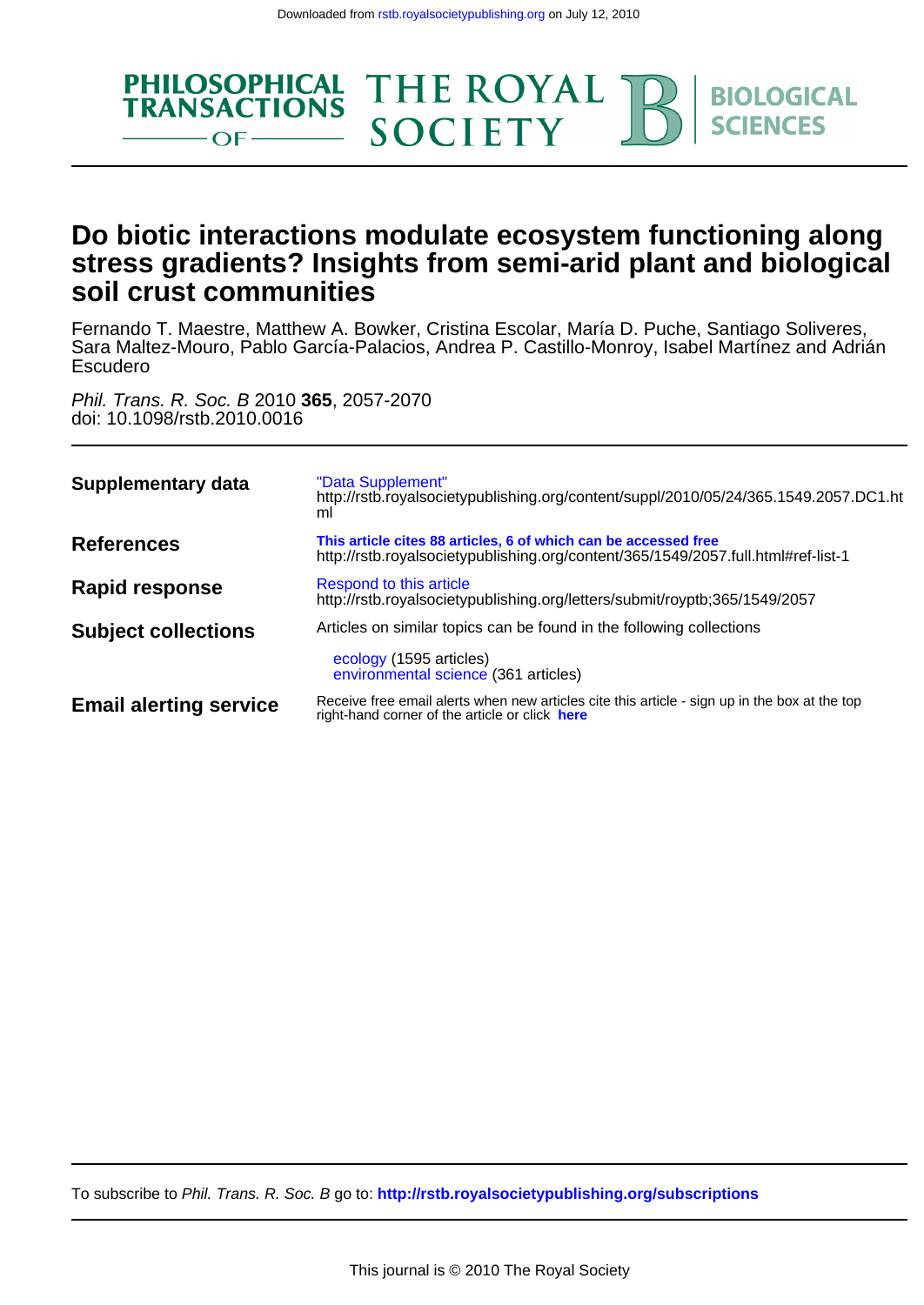

# Do biotic interactions modulate ecosystem functioning along stress gradients? Insights from semi-arid plant and biological soil crust communities

# Fernando T. Maestre<sup>1,\*</sup>, Matthew A. Bowker<sup>1</sup>, Cristina Escolar<sup>1</sup>, María D. Puche $^{\rm l}$ , Santiago Soliveres $^{\rm l}$ , Sara Maltez-Mouro $^{\rm l,2}$ , Pablo García-Palacios $^{\rm l}$ , Andrea P. Castillo-Monroy $^{\rm l}$ , Isabel Martínez<sup>1</sup> and Adrián Escudero<sup>1</sup>

 $^1$ Área de Biodiversidad y Conservación, Departamento de Biología y Geología, Escuela Superior de Ciencias Experimentales y Tecnología, Universidad Rey Juan Carlos, 28933 Móstoles, Spain  ${}^{2}$ Centro de Ecologia Funcional, Departamento de Botânica, Universidade de Coimbra, Coimbra, Portugal

Climate change will exacerbate the degree of abiotic stress experienced by semi-arid ecosystems. While abiotic stress profoundly affects biotic interactions, their potential role as modulators of ecosystem responses to climate change is largely unknown. Using plants and biological soil crusts, we tested the relative importance of facilitative–competitive interactions and other community attributes (cover, species richness and species evenness) as drivers of ecosystem functioning along stress gradients in semi-arid Mediterranean ecosystems. Biotic interactions shifted from facilitation to competition along stress gradients driven by water availability and temperature. These changes were, however, dependent on the spatial scale and the community considered. We found little evidence to suggest that biotic interactions are a major direct influence upon indicators of ecosystem functioning (soil respiration, organic carbon, water-holding capacity, compaction and the activity of enzymes related to the carbon, nitrogen and phosphorus cycles) along stress gradients. However, attributes such as cover and species richness showed a direct effect on ecosystem functioning. Our results do not agree with predictions emphasizing that the importance of plant–plant interactions will be increased under climate change in dry environments, and indicate that reductions in the cover of plant and biological soil crust communities will negatively impact ecosystems under future climatic conditions.

Keywords: facilitation; competition; climate change; Mediterranean; biotic interactions

## 1. INTRODUCTION

The study of biotic interactions among plants, understood as 'the effect of one individual plant on another individual of either the same or a different species' ([Brooker 2006\)](#page-11-0), has been a core research theme since the early days of ecology ([Oosting 1948;](#page-13-0) [Keddy](#page-12-0) [2001](#page-12-0); [Callaway 2007](#page-11-0)). These plant–plant interactions are ubiquitous in most terrestrial ecosystems, and interact with habitat suitability and dispersal to determine the structure of plant populations and communities ([Callaway](#page-11-0) et al. 2005; [Valiente-Banuet &](#page-14-0) Verdú 2007; Chu et al[. 2008](#page-11-0); but see [Mitchell](#page-13-0) et al. [2009](#page-13-0)). Because the important roles they play in determining the array of functional traits within plant communities, which interact with the environment to affect processes such as nutrient-cycling, positive

Electronic supplementary material is available at [http://dx.doi.org/](http://dx.doi.org/10.1098/rstb.2010.0016) [10.1098/rstb.2010.0016](http://dx.doi.org/10.1098/rstb.2010.0016) or via [http://rstb.royalsocietypublishing.org.](http://rstb.royalsocietypublishing.org)

(facilitative) and negative (competitive) interactions have been frequently invoked as major controls of ecosystem functioning ([Hooper](#page-12-0) et al. 2005; [Michalet](#page-13-0) et al[. 2006](#page-13-0); [Yachi & Loreau 2007](#page-14-0)). However, relatively few studies have empirically examined how these interactions affect the functioning of whole ecosystems (Mulder et al[. 2001](#page-13-0); [Kikvidze](#page-12-0) et al. 2005). Therefore, the importance (sensu [Welden & Slauson](#page-14-0) [1986](#page-14-0)) of facilitation and competition for maintaining ecosystem functioning is largely unknown ([Callaway](#page-11-0) [2007](#page-11-0)).

Assessing the direct effects of biotic interactions on ecosystem functioning using the large body of literature available is not an easy task because the vast majority of studies have simplified the complexity of natural communities by evaluating the interaction between a single or a few pairs of species. Such studies constituted over 81 per cent of the ca 400 studies reviewed in recent syntheses on facilitation in plant communities [\(Flores & Jurado 2003;](#page-12-0) [Brooker](#page-11-0) et al. [2008](#page-11-0)). In response, the study of facilitative– competitive interactions among all the members of a given community is now gaining increased attention

<sup>\*</sup> Author for correspondence [\(fernando.maestre@urjc.es](mailto:fernando.maestre@urjc.es)).

One contribution of 14 to a Theme Issue 'The effects of climate change on biotic interactions and ecosystem services'.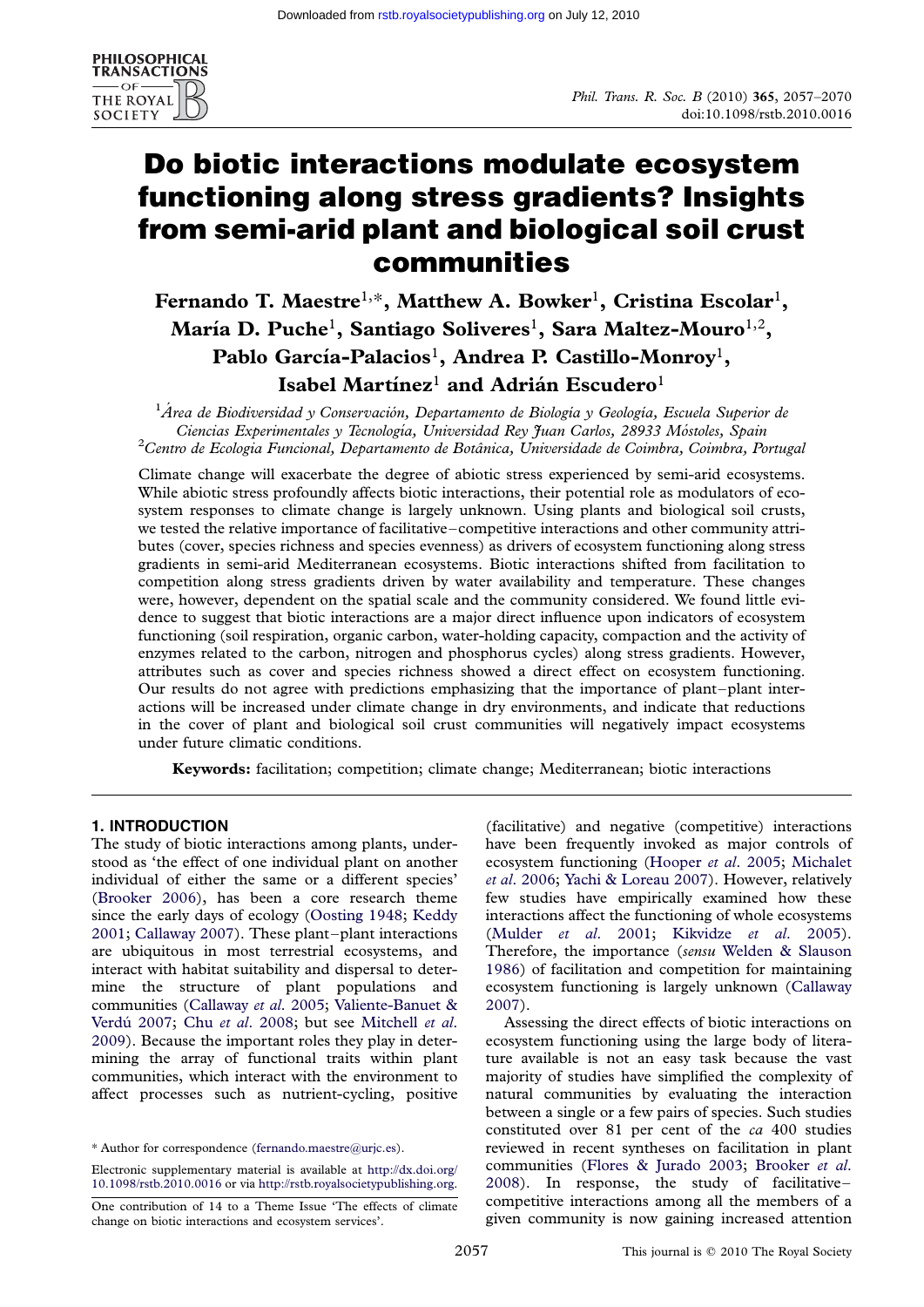(e.g. [Cavieres](#page-11-0) et al. 2006; [Dullinger](#page-12-0) et al. 2007; Valiente-Banuet & Verdú 2007; [Maestre](#page-13-0) et al. 2008), and there is a clear need to devote more research efforts to explore such interactions at this level if we aim to substantially advance our understanding of their role as drivers of ecosystem functioning [\(Brooker](#page-11-0) et al[. 2008](#page-11-0); [Maestre](#page-13-0) et al. 2009a). However, conducting field experiments to assess the outcome of biotic interactions at the community level is logistically difficult, if not impossible, in most ecosystems. Although the attribution of patterns to processes cannot be made without uncertainty using solely observational approaches, they are being increasingly used and recommended for this aim ([Brooker](#page-11-0) et al. 2008; [Maestre](#page-13-0) et al. 2009a). In this direction, recent experimental studies provide evidence that spatial aggregation promotes coexistence in plant communities [\(Stoll & Prati 2001](#page-13-0); [Monzeglio & Stoll 2005](#page-13-0)). Other studies have shown that processes such as competition and facilitation may be inferred through the observation of segregation and aggregation patterns, respectively ([Purves & Law 2002](#page-13-0); [Tirado & Pugnaire](#page-13-0) [2005](#page-13-0)), and that changes in the net outcome of interactions promoted by abiotic stress may be tracked by parallel shifts in the fine-scale spatial arrangement and aggregation of plant communities [\(Kikvidze](#page-12-0) et al[. 2005](#page-12-0)).

Semi-arid ecosystems, which cover 41 per cent of Earth's land surface and support over 38 per cent of the total global population of 6.5 billion [\(Reynolds](#page-13-0) et al[. 2007\)](#page-13-0), are among the most sensitive ecosystems to climate change (Körner 2000). In the semi-arid areas of the Mediterranean basin, predicted modifications in climate—a sharp decrease in water availability, an increase of temperature by up to  $7^{\circ}$ C in summer by the end of the twenty-first century and a higher overall climate variability ([de Castro](#page-12-0) et al[. 2005;](#page-12-0) [Rowell & Jones 2006\)](#page-13-0)—are going to substantially exacerbate the degree of abiotic stress these communities experience (Schröter et al. 2005). Substantial research efforts have been devoted over the last decade to predict how the interplay of facilitative and competitive interactions varies along abiotic stress gradients driven by precipitation and temperature (e.g. [Callaway](#page-11-0) et al. 2002; [Maestre & Cortina](#page-12-0) [2004](#page-12-0); [Holzapfel](#page-12-0) et al. 2006). This body of research has shown that modifications in the degree of abiotic stress have major impacts on plant–plant interactions, although the specific effects of such modifications on the magnitude and direction of these interactions are still being debated (Maestre et al. [2005](#page-12-0)a, [2006,](#page-13-0) [2009](#page-13-0)a; [Lortie & Callaway 2006](#page-12-0); Smit et al[. 2009](#page-13-0)).

Because co-occurring species differ in their tolerance to abiotic stress, which in turn affects the outcome of plant–plant interactions [\(Liancourt](#page-12-0) et al. [2005](#page-12-0); Wang et al[. 2008\)](#page-14-0), the study of one or a few particular pairs of species—followed by most facilitation– competition research carried out to date ([Keddy 2001](#page-12-0); [Callaway 2007\)](#page-11-0)—may not be sufficient to accurately predict how biotic interactions within a given community will change along abiotic stress gradients. Despite its importance, very few empirical studies have evaluated how the outcome of facilitative–competitive

interactions at the community level vary along wideranging abiotic stress gradients (i.e. involving more than two levels; [Kikvidze](#page-12-0) et al. 2005; [Dullinger](#page-12-0) et al. [2007](#page-12-0); [Maestre](#page-13-0) et al. 2009b), and how joint changes in these interactions and in climate affect ecosystem functioning ([Kikvidze](#page-12-0) et al. 2005). Therefore, and despite it having been hypothesized that climate change may also exert indirect effects on ecosystem functioning by influencing competitive and facilitative interactions (see [Brooker 2006;](#page-11-0) [Tylianakis](#page-14-0) et al. 2008 for reviews), it is difficult to know whether these interactions can control ecosystem responses to climate change, particularly when compared with community attributes with important functional roles, such as diversity (Reiss et al[. 2009\)](#page-13-0).

In this article we focus on the following question: do biotic interactions and other community attributes modulate ecosystem functioning along climatic gradients in semi-arid Mediterranean ecosystems? We hypothesize that both biotic interactions and attributes such as cover and diversity (species richness and evenness) will drive variations in ecosystem functioning along abiotic stress gradients, and thus have the potential to drive ecosystem responses to climate change. To test this hypothesis, we used multiple biotic communities (vascular plants and biological soil crusts (BSCs) formed by mosses and lichens) and experimental approaches (natural and manipulated climatic gradients at different spatial scales). We also sought to include a comprehensive set of ecosystem processes and variables related to ecosystem functioning, something critical when assessing the functional role of biotic communities (Reiss et al[. 2009\)](#page-13-0). Our combined use of multiple experimental approaches, biotic communities and spatial scales to test the role of stress and biotic interactions on ecosystem functioning has not, to our knowledge, been attempted before. Such an integrated approach can provide broader insights on the functional role of biotic interactions and other attributes of biotic communities, and on their respective potential as drivers of ecosystem responses to climate change.

#### 2. MATERIAL AND METHODS

To achieve our objective, four independent studies have been carried out in various semi-arid environments of Spain. Three of these studies (hereafter named as Studies 1, 2 and 3) use BSCs as a model system. The last study (Study 4) targets vascular perennial vegetation. In Studies 1, 2 and 4, variations in abiotic stress were induced by natural changes in climatic and/or topographic conditions, while in Study 3 such variations were promoted through experimental manipulations. We decided to focus on BSC in most of the studies because they are a key biotic component of semi-arid environments [\(Belnap & Lange 2003](#page-11-0)), a good model system to explore the question posed here [\(Bowker](#page-11-0) et al. 2010) and are clearly underrepresented in the facilitation–competition literature (e.g. [Callaway 2007](#page-11-0)). The results presented from Studies 1 and 4 are new re-analyses of previously published data (Maestre et al. [2008,](#page-13-0) [2009](#page-13-0)b; [Maestre &](#page-12-0) [Escudero 2009](#page-12-0)).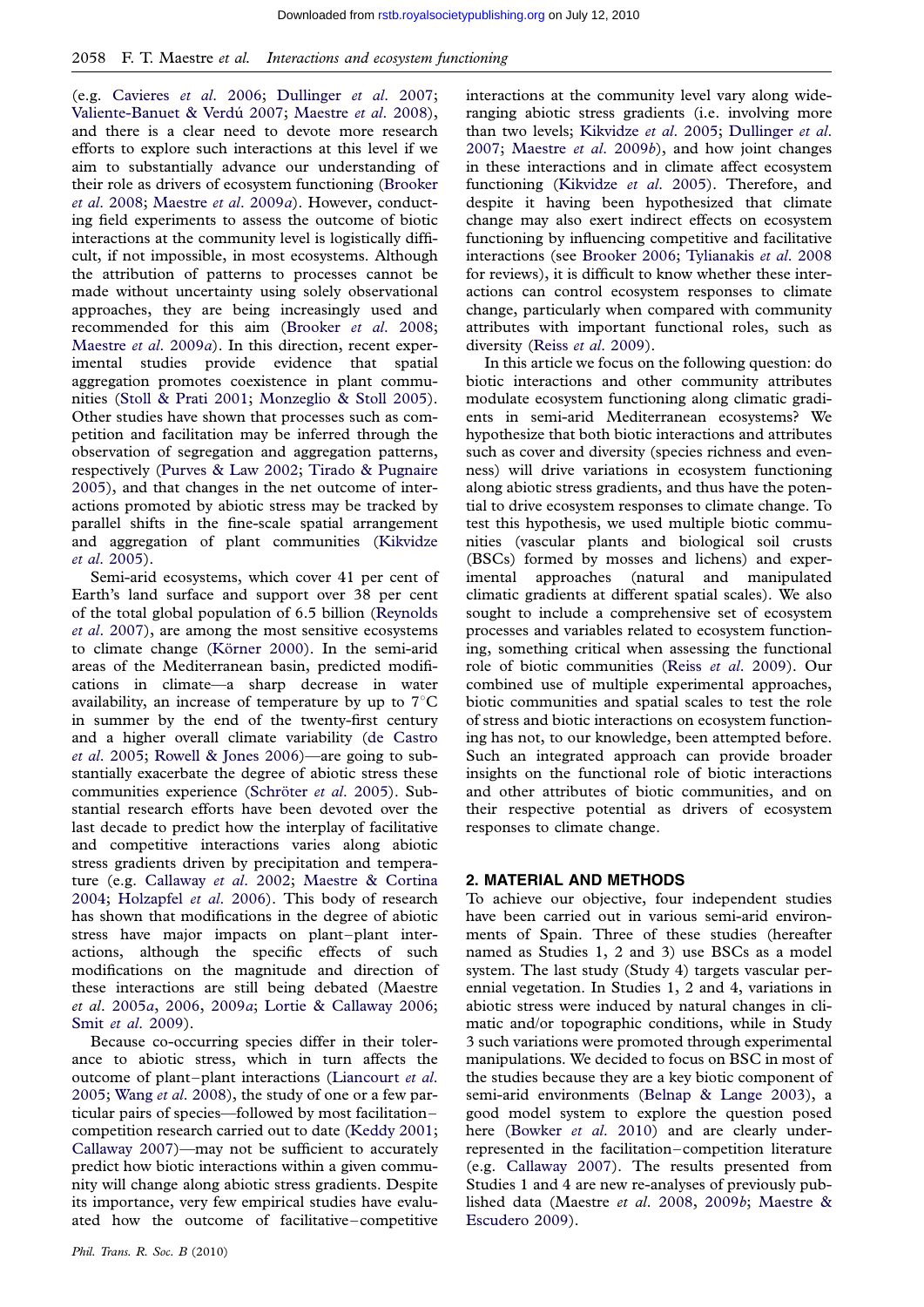#### (a) Measuring ecosystem functioning

In each study we measured between one and seven of the following soil variables: respiration (Studies 3 and 4), organic carbon (Study 4), water-holding capacity (Study 4), soil compaction (Study 4) and the activity of three enzymes related to the carbon ( $\beta$ -glucosidase; Studies 1, 2 and 4), nitrogen (urease; Studies 1 and 4) and phosphorus (phosphatase; Studies 1, 2 and 4) cycles. These variables either measure 'true' ecosystem functions (sensu Reiss et al[. 2009;](#page-13-0) e.g. respiration) or are key determinants of processes such as infiltration (compaction and water-holding capacity; [Castellano &](#page-11-0) [Valone 2007](#page-11-0)) and nutrient-cycling (organic carbon and soil enzymes; [Wallenstein & Weintraub 2008](#page-14-0)), which are critical determinants of the functioning of semi-arid ecosystems [\(Whitford 2002](#page-14-0)).

In Studies 1, 2 and 4, these variables were measured in the laboratory using air-dried samples as described in the electronic supplementary material, appendix A. In Study 3, soil respiration was measured 14 times during the study period in all plots using a LI-COR 8100 Automated Soil Respirometer (LI-COR, Lincoln, NE, USA) as described in the electronic supplementary material, appendix A.

# (b) Study 1: variations in biotic attributes, interactions and ecosystem functioning in BSC communities along a small-scale natural environmental gradient

This study was conducted in gypsum outcrops located next to Belmonte del Tajo, in Central Spain  $(40^{\circ}7'3''$  N, 3°18'30" W, 686 m.a.s.l.). The climate is Mediterranean semi-arid, with a mean annual temperature and rainfall of  $14^{\circ}$ C and  $452$  mm, respectively. The studied gypsum outcrops are surrounded by a well-preserved forest of Quercus ilex L. and Pinus halepensis Miller, but perennial plant cover within them remains below 20 per cent (electronic supplementary material, figure S1).

A total of 63 plots  $(50 \times 50 \text{ cm})$ , spread over a homogeneous area of 1.3 ha, were placed nonrandomly on bare ground areas with well-developed BSC-forming lichen communities. This non-random placement of plots is commonly followed with BSCs because of the small size and high within-site spatial variability of the organisms constituting them ([Maestre](#page-12-0) et al[. 2005](#page-12-0)b; [Bowker](#page-11-0) et al. 2006; Martínez et al. 2006). However, a minimum separation distance of 0.7 m between sampling units was established to minimize the risk of sampling non-independent areas owing to the spatial structure of BSC. Much of the spatial variation in the cover of BSC organisms in semi-arid Mediterranean areas occurs at spatial scales smaller than the  $50 \times 50$  cm quadrats used ([Maestre 2003](#page-12-0)), and with this separation distance we sought to remove potential sources of non-independence between sampling quadrats. With this survey, we aimed to capture the greatest possible contrast in lichen and moss community composition and structure, avoiding changes in the proportion of suitable habitat among the plots that could confound the interpretation of the co-occurrence patterns observed ([Dullinger](#page-12-0) et al. 2007).

Species richness was estimated as the number of lichen species present in each plot. For the estimation of cover, species evenness and biotic interactions (described below), each plot was divided into 100 sampling quadrats of  $5 \times 5$  cm, and the cover of every lichen species was estimated. The average of the cover of all lichens in the 100 quadrats was used as our estimate of total plot cover. Species evenness was calculated using the Pielou's J index [\(Pielou](#page-13-0) [1975](#page-13-0)). Abiotic stress promoted by changes in resource availability was indirectly measured in every plot using two variables: slope angle and soil surface roughness (for details see the electronic supplementary material, appendix A). Slope angle is related to the radiation dose and heat load, and is an important abiotic factor controlling the distribution of soil lichens ([Hauck](#page-12-0) et al. 2007). Soil surface roughness is related to the runoff and infiltration dynamics, and thus to water availability. An independent calibration proved that soil surface roughness measured with this index was negatively related to soil moisture at the  $0-2$  cm depth after spring rainfalls at the study site (electronic supplementary material, figure S2).

# (c) Study 2: variations in biotic attributes, interactions and ecosystem functioning in BSC communities along a regional natural environmental gradient

This study was conducted at eight sites located along a 350 km gradient from central to south-eastern Spain. Among the sites, average annual precipitation and temperatures ranged from 334 to 497 mm, and from 13 to  $15^{\circ}$ C, respectively. Vegetation was in most cases open grasslands dominated by Stipa tenacissima L. (electronic supplementary material, figure S3), whereas three were open woodlands dominated by P. halepensis. Five sites were located on soils derived from limestone, while three sites were located on gypsum-rich soils. All selected sites exhibited continuous or, more commonly, patchy biological crusts in interspaces between plants, with sharp differences in community structure between the limestone-derived and gypsiferous soils. On gypsum soils, BSC were dominated by lichens such as Diploschistes diacapsis (Ach.) Lumbsch, Squamarina lentigera (Weber) Poelt, Fulgensia subbracteata (Nyl.) Poelt and Psora decipiens (Hedw.) Hoffm. On calcareous soils they were dominated by the mosses *Pleurochaete squarrosa* (Brid.) Lindb., Didymodon sp. and by the lichen Cladonia convoluta (Lam.) Anders.

Within each site, 7-10 line intercept transects (150 cm in length) were sampled for the assessment of community properties. Transects were nonrandomly placed in multi-specific BSC patches that were dense enough to calculate biotic interactions. Transect placement was in all cases greater than 30 cm from the nearest perennial shrub or tussock grass. A minimum separation distance of 1 m between transects was established to minimize the risk of sampling non-independent areas. In a few cases, small interspace size made it difficult to place 150 cm transects, thus two parallel transects of 75 cm, and spaced 30 cm apart were sampled. Species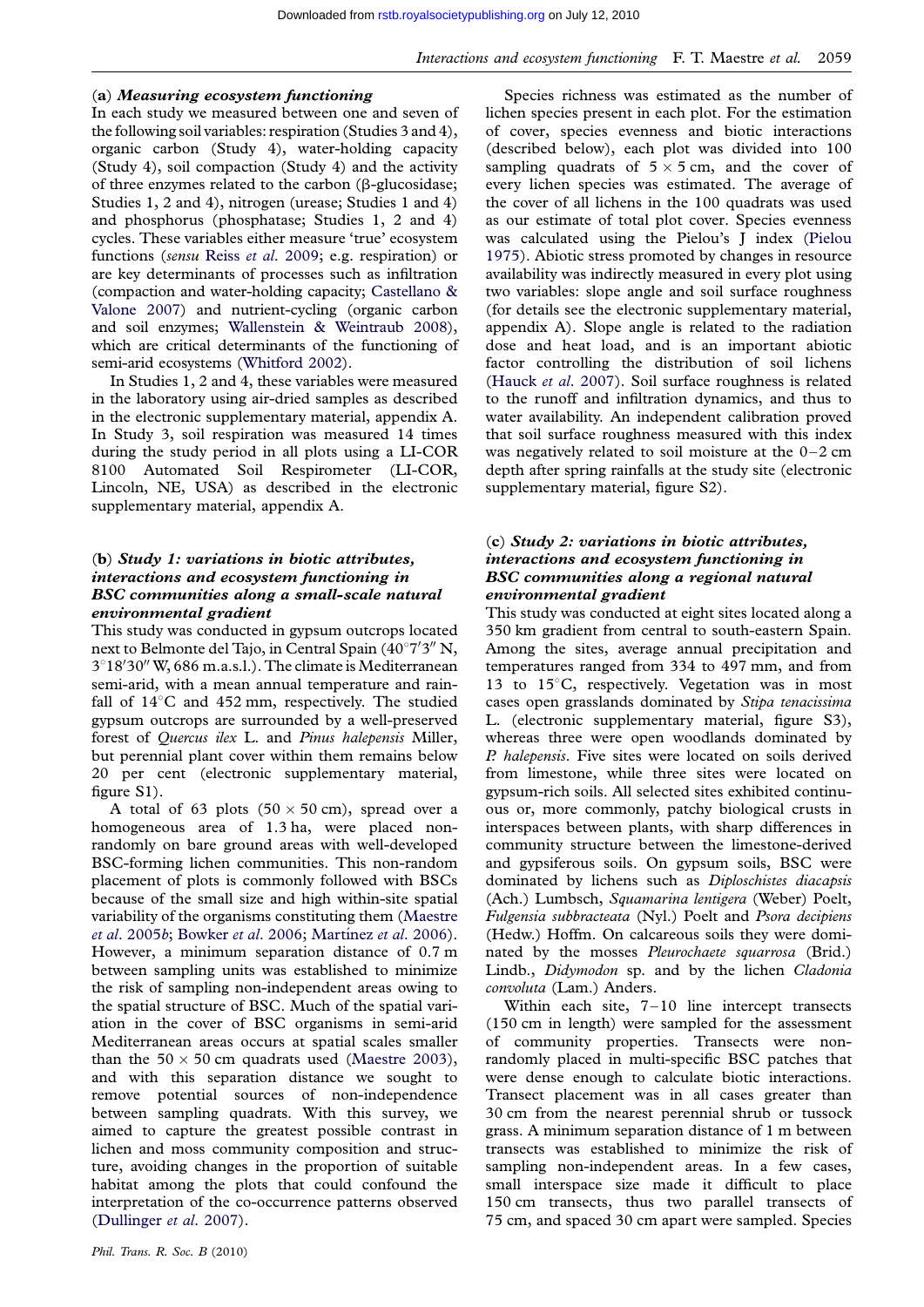richness was estimated as the total number of moss and lichen species found in each transect. Cover was estimated as the proportion of the total length of the transect covered by these organisms. Species evenness was calculated using the Pielou's J index. For the estimation of biotic interactions (detailed below), we divided each transect into 30 segments of 5 cm and for each, we recorded the presence of every bryophyte and lichen species intercepted along the segment. Climatic attributes (annual radiation, temperature and rainfall) were collected for each site using the available climatic interpolations for the Iberian Peninsula [\(Ninyerola](#page-13-0) et al. 2005).

# (d) Study 3: simulated climate change impacts on ecosystem functioning in BSC communities

This study is part of an ongoing research programme, started in July 2008, devoted to evaluate climate change impacts on BSC-dominated ecosystems. It is being conducted in gypsum outcrops located in the vicinity of Aranjuez, in the centre of the Iberian Peninsula  $(40^{\circ}02' N-3^{\circ} 37' W; 590 m.a.s.l.)$ . The climate is Mediterranean semi-arid, with an average annual rainfall and temperature of  $456$  mm and  $13.8^{\circ}$ C, respectively. Perennial plant cover is below 40 per cent, and is dominated by S. tenacissima; isolated individuals of the evergreen shrub Retama sphaerocarpa (L.) Boiss. are also present. The open areas between perennial plants are colonized by a well-developed BSC, dominated by lichens such as D. diacapsis, Squamarina lentigera, F. subbracteata and Psora decipiens.

We set-up a factorial experiment at this site with three treatments: BSC (poorly developed BSC communities with cover less than 5% versus welldeveloped BSC communities with cover greater than 50%); temperature increase (control versus increased temperature); and rainfall reduction (control versus a 20% reduction in annual rainfall). The working plots  $(1 \text{ m}^2 \text{ size})$  were randomly selected among suitable bare ground areas, and the eight combinations of treatments were randomly assigned to the plots. Ten replicates per combination of treatments were established, resulting in a total of 80 plots. As the rainfall reduction treatment was installed in November 2008, we report here preliminary results of the temperature increase treatment (July 2008–September 2009). In this experiment, we aim to achieve an annual increase in air temperature of  $2-4^{\circ}$ C, according to model predictions for Central Spain by the late twenty-first century ([de Castro](#page-12-0) et al. 2005). For doing this, we used open top chambers (OTC) as described in the electronic supplementary material, appendix A (see also in the electronic supplementary material, figures S4 and S5).

Within each plot, we installed a PVC collar (20 cm diameter, 8 cm height) for soil  $CO<sub>2</sub>$  measurements. The cover, species richness and evenness (Pielou's J index) of the BSC community (bryophytes and lichens) were estimated within each collar at the beginning of the experiment using the point-sampling method  $(1 \times 1$  cm grid; 120 sampling points per collar). For the estimation of biotic interactions (detailed below), we divided each collar into 19 circles

with a diameter of 4 cm, spaced by about 2 cm which was not sampled, and for each we recorded the presence of every bryophyte or lichen species.

## (e) Study 4: variations in biotic attributes, interactions and ecosystem functioning in S. tenacissima grasslands along a regional natural environmental gradient

This study was conducted in 29 S. tenacissima steppes located along the same central to southeastern Spain gradient described for Study 2. Most sites (22) were located on soils derived from limestone, while seven sites were located on gypsum-rich soils. All sites were placed on south-facing gentle slopes. Vegetation was in all cases open grasslands dominated by S. tenacissima (electronic supplementary material, figure S2), and contained shrub species like Quercus coccifera L. and Rosmarinus officinalis L. in calcareous soils, and Lepidium subulatum L. and Gypsophila struthium L. in gypsum soils. Perennial plant cover ranged between 15 and 68 per cent (see [Maestre & Escudero \(2009\)](#page-12-0) for further information on the study sites).

In each site, we established a  $30 \times 30$  m plot for assessing the attributes of the perennial plant community. In the upper left corner of each plot, we located one 30 m long transect downslope. Three parallel transects of the same length, each 8 m apart across the slope, were added. In each transect, we collected a continuous record of all perennial vegetation patches intercepting the transect for estimating total cover. In each transect, we also placed 20 consecutive quadrats  $(1.5 \times 1.5 \text{ m} \text{ size})$ , and the cover of every perennial species was visually recorded. These data were used to assess biotic interactions (described below) and species evenness (Pielou's J index). The number of perennial species per  $900 \text{ m}^2$  plot was used as an estimate of total species richness. Climatic attributes (annual radiation, temperature and rainfall) were also estimated for each site using the available climatic interpolations for the Iberian Peninsula ([Ninyerola](#page-13-0) et al[. 2005](#page-13-0)).

#### (f) Assessment of biotic interactions through co-occurrence patterns

To estimate the outcome of biotic interactions at the community level, we carried out null model analyses of co-occurrence patterns [\(Gotelli 2000](#page-12-0)). This approach has often been employed to evaluate the importance of competitive interactions as a force structuring biotic communities (see [Gotelli & Graves](#page-12-0) [1996](#page-12-0) for a review), and in recent years it is being used to explore both competitive and facilitative interactions in vascular plant and lichen communities [\(Dullinger](#page-12-0) et al. 2007; [Maestre](#page-13-0) et al. 2008; [Rooney](#page-13-0) [2008](#page-13-0)). We acknowledge that species co-occurrence can be affected by processes such as limited dispersal, habitat selection and clonal growth [\(Gotelli & Graves](#page-12-0) [1996](#page-12-0); [Abrahamson](#page-11-0) et al. 2005). However, we believe that these aspects can only marginally affect cooccurrence in the studied communities because of the characteristics of the surveys employed (which minimized the sampling of non-suitable habitat), the dispersal characteristics of the species studied (which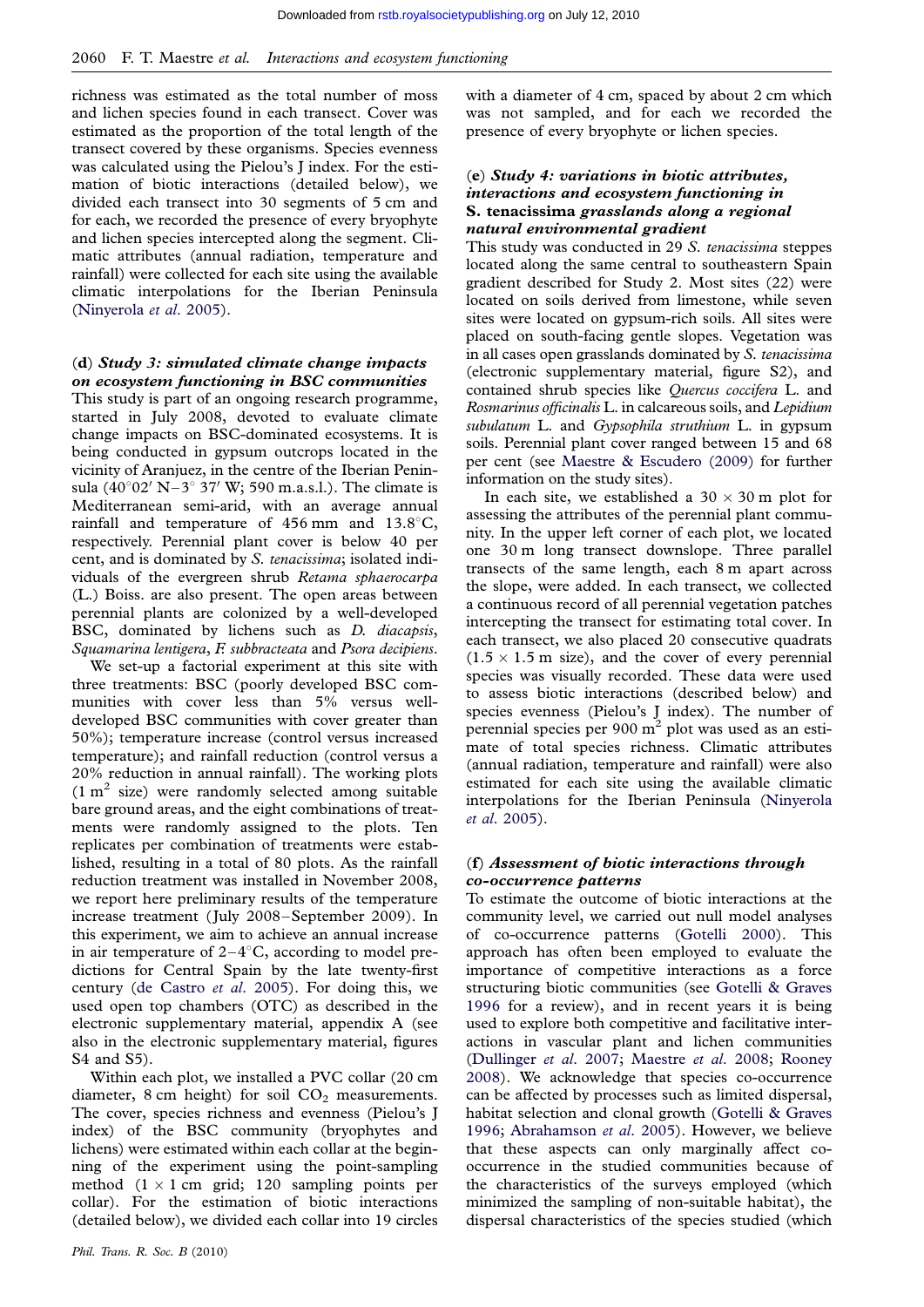<span id="page-5-0"></span>

*other community properties*

Figure 1. Generalized a priori conceptual model depicting pathways by which climate, and therefore climate change, and species interactions may influence ecosystem function, along with important covariates. Dashed boxes depict conceptual variables which may be represented by multiple measurements. Solid boxes depict measurements available in at least one of three datasets. Single-headed arrows signify a hypothesized causal influence of one variable upon another. Double-headed arrows signify a correlation in which no direction is specified, possibly owing to shared causal influences; though not shown for simplicity, measured variables within dashed boxes are expected to intercorrelate. Superscript numbers denote which of the four studies each variable was used in.

make them quite unlikely to be dispersal-limited in the studied sites) and the prevalence of clonal species such as S. tenacissima in all the grasslands evaluated.

For each plot/transect, the data were organized as a presence–absence matrix, where each row and column represents a different species and quadrat/transect segment, respectively. We estimated co-occurrence in each of the sampled plots/transects (matrices) with the C-score index. It is calculated for each pair of species as  $(R_i-S)(R_i-S)$ , where  $R_i$  and  $R_j$  are the matrix row totals for species  $i$  and  $j$ , and  $S$  is the number of squares in which both species occur; this score is then averaged over all possible pairs of species in the matrix [\(Gotelli 2000](#page-12-0)). If a community is structured by competitive or facilitative interactions, the C-score should be significantly larger or smaller than expected by chance, respectively. We selected the C-score among different available indices because it is robust to the presence of noise in the data and has good statistical properties (see [Gotelli 2000](#page-12-0) for a review).

The indices obtained from each matrix were compared with those derived from 10 000 randomly assembled matrices (null matrices), generated using a 'fixed rows-equiprobable columns' null model (see [Gotelli 2000](#page-12-0) for details). This null model has low type I error, good power to detect non-randomness, is particularly suitable for standardized samples collected in homogeneous habitats, and is appropriate for detecting patterns caused by species interactions ([Gotelli 2000](#page-12-0); [Gotelli & Entsminger 2003](#page-12-0)).

Because the values of the C-score are dependent on the number of species and co-occurrences within each plot, we obtained a standardized effect size (SES) as  $(I_{\text{obs}} - I_{\text{sim}})/S_{\text{sim}}$ , where  $I_{\text{obs}}$  is the observed value of the C-score, and  $I_{sim}$  and  $S_{sim}$  are the mean and standard deviation, respectively, of this index obtained from the 10 000 null communities ([Gotelli &](#page-12-0) [Entsminger 2006](#page-12-0)). Values of SES higher and lower than 0, respectively, indicate prevailing spatial segregation and aggregation among the species within a community. Null model analyses were conducted with ECOSIM 7.22 ([Gotelli & Entsminger 2006\)](#page-12-0).

#### (g) Statistical analyses

In Studies 1 and 2, we evaluated the relationships between biotic interactions, other attributes of biotic communities (species richness and cover), and the different surrogates of ecosystem functioning using structural equation modelling (SEM; [Grace 2006](#page-12-0)). Generally, an investigator will propose an a priori model that features variables and hypothesized relationships among variables in a path diagram (figure 1). The second step is to estimate path coefficients using the maximum likelihood estimation technique. These are obtained for each pathway of the model by optimally adjusting the observed variance–covariance matrix to the path diagram. Standardized path coefficients range from 0 to 1, are analogous to regression weights or partial correlation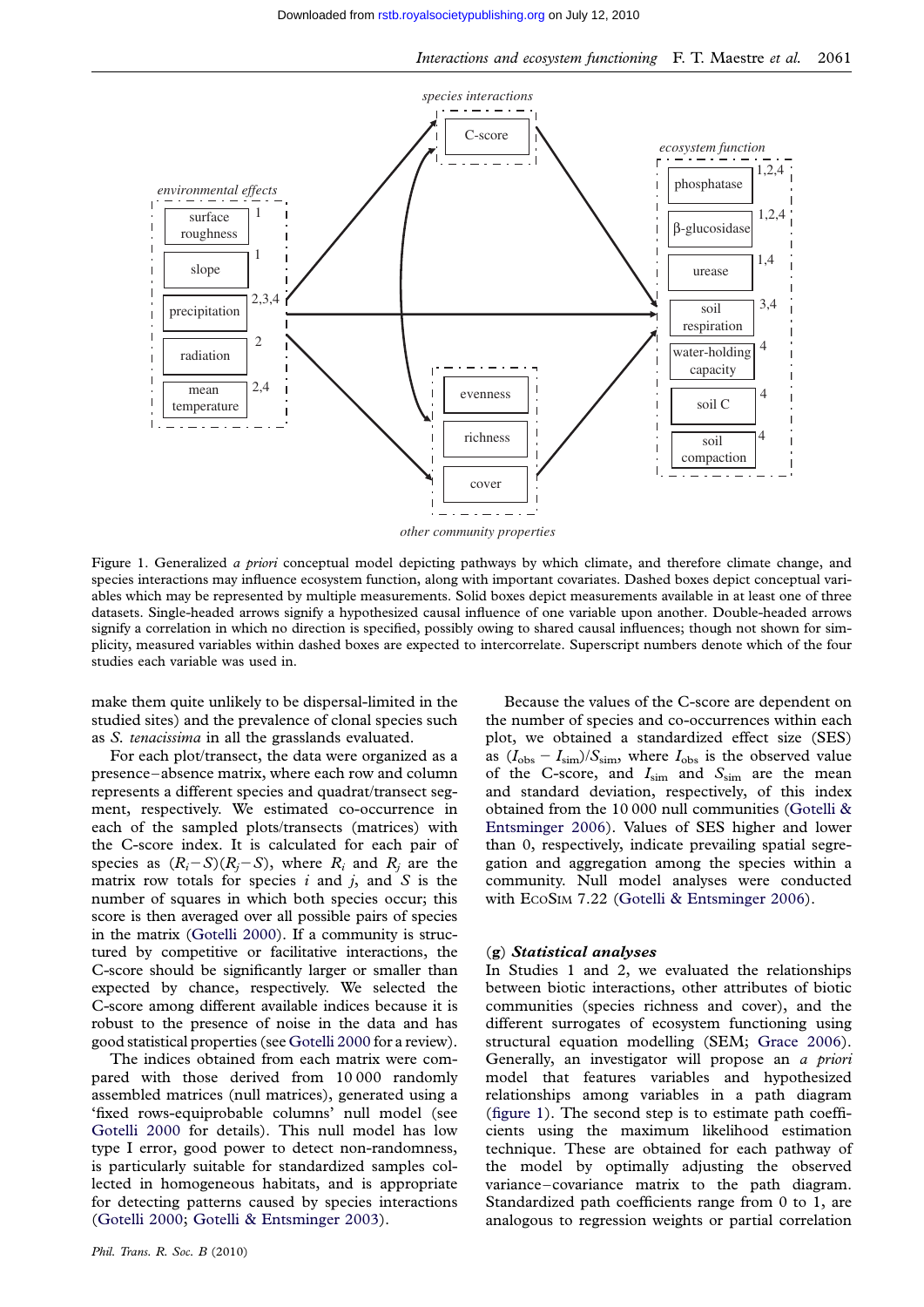coefficients, and describe the effect size of relationships in the model. At this time, researchers typically test the overall goodness-of-fit of the model against the dataset, poor goodness-of-fit indicating that a model is not a plausible causal scenario, which could have resulted in the covariance matrix of the dataset [\(Grace 2006\)](#page-12-0). Our a priori model was saturated, meaning that there was a direct uni- or bi-directional relationship between every possible pairing of variables, because all were plausible hypotheses. We fitted the saturated model to estimate the path coefficients, and worked backward removing weak pathways which did not strongly impact the model fit (generally path with coefficients  $< 0.05$ ). The exception was that we retained paths from the C-score to ecosystem function variables in all models because these were a primary focus of the study. In this way we simplified to more parsimonious models which could be subjected to goodness-of-fit criteria, and various models may differ somewhat in their final structure. We used the traditional  $\chi^2$  goodnessof-fit test, but since it is prone to some type I error, the RMSEA index and the Bollen-Stine bootstrap test were also considered as alternative indices of model fit ([Grace 2006\)](#page-12-0). These generally agree closely, and yield the probability of the implied covariance structure of the model fitting that of the data. Thus, and unlike many statistical tests, low probability values are not desired.

In our SEM models we employ composite variables, which allow an additive combination of the effects of multiple conceptually related variables upon a response variable ([Grace 2006](#page-12-0)). Composite variables are primarily a graphical and numerical interpretation tool, and do not change the underlying model. In both datasets, we used a composite entitled 'community properties' that represents the summed effects of total cover, species richness and species evenness. Likewise, we used composites ('environmental effects') to pool the effects of variables related to climate or microclimate: annual precipitation, mean annual temperature and mean annual radiation in the dataset from Study 2, and slope angle and surface roughness in that from Study 1. However, and to determine which individual variables were explicitly active within each composite, we also examined the underlying observed variable models with the composite variables removed. SEM analyses were performed using AMOS (SPSS Inc., Chicago, IL, USA).

In the case of the dataset gathered from Study 4, there was insufficient sample size for carrying out SEM analyses  $(n = 29)$ , and instead we used path analysis [\(Shipley 2001\)](#page-13-0) based upon partial Mantel statistics [\(Smouse](#page-13-0) et al. 1986) to construct a model with similar structure. The interpretation is similar, except that a 'variable' is actually a distance matrix based upon multiple conceptually related variables using squared Euclidean distance. The environment matrix contained annual precipitation, mean annual temperature and mean annual radiation. The community properties matrix contained total cover, species richness and species evenness. The ecosystem function matrix contained soil compaction, soil C, respiration, water-holding capacity and enzyme (phosphatase,

b-glucosidase and urease) activities. The C-score matrix was simply the C-score data expressed in distance matrix format. Our approach was similar to that of Leduc et al[. \(1992\)](#page-12-0), except that we did not remove paths based upon probability values, and emphasize the path coefficient (equivalent to the partial Mantel statistic) as our measure of effect size. Partial and bivariate Mantel statistics were obtained in R 2.6.2 [\(www.r-project.org](http://www.r-project.org)), using the Ecodist package ([Goslee & Urban 2007](#page-12-0)).  $r^2$  of endogenous variables was calculated using the formula in [McCune & Grace \(2002\).](#page-13-0) As a post hoc test to determine the individual effects of particular community attributes on ecosystem functions, we repeated the analyses three times, substituting the community attributes matrix with matrices representing cover, richness and evenness alone. We did the same with the environment matrix to see the effect of each abiotic factor measured separately on the C-score.

Soil respiration data from Study 3 were analysed separately for plots with low and high BSC cover. Data from the former were analysed using repeatedmeasures analysis of variance (ANOVA), with OTC as a fixed factor. Data from the high cover plots were analysed using repeated-measures analysis of covariance (ANCOVA), with OTC as a fixed factor and biotic interactions, cover, species evenness and species richness as covariates. Separate analyses were carried out for each of these covariates. Prior to these analyses, respiration data were log-transformed to achieve the homogeneity of variances in their distribution. ANOVA analyses were performed using SPSS for WINDOWS 17.0 (SPSS Inc.).

#### 3. RESULTS

# (a) Variations in biotic attributes, interactions

and ecosystem functioning in BSC communities In Study 1 [\(figure 2](#page-7-0)a), our SEM model was able to explain greater than one-third of the variance in both  $\beta$ -glucosidase and urease ( $r^2 > 0.35$  in both cases), respectively, but had little explanatory power for phosphatase ( $r^2 = 0.08$ ). This model was satisfactorily fitted to our data, as indicated by the different goodness-of-fit statistics [\(figure 2](#page-7-0)a). Most of the variance was accounted for by community properties other than species interactions, particularly cover, whereas direct effects of environmental variables and species interactions were relatively small (absolute value of  $r \leq 0.26$ ). The abiotic variables measured exerted important indirect effects on the soil enzymes via their direct influence upon species interactions and other community properties (absolute value of  $r > 0.47$ .

In Study 2 [\(figure 2](#page-7-0)b), our SEM was able to explain 50 and 38 per cent of the variance in  $\beta$ -glucosidase and phosphatase, respectively. Our data satisfactorily fitted this model, as shown by the different goodness-of-fit statistics ([figure 2](#page-7-0)b). In contrast to experiment 1, the largest contribution to the variance explained was the direct effect regional climatic variables ( $\beta$ -glucosidase  $r = 0.73$ , phosphatase  $r = 0.63$ ). Of secondary importance were the effects of community properties such as total cover, which in the case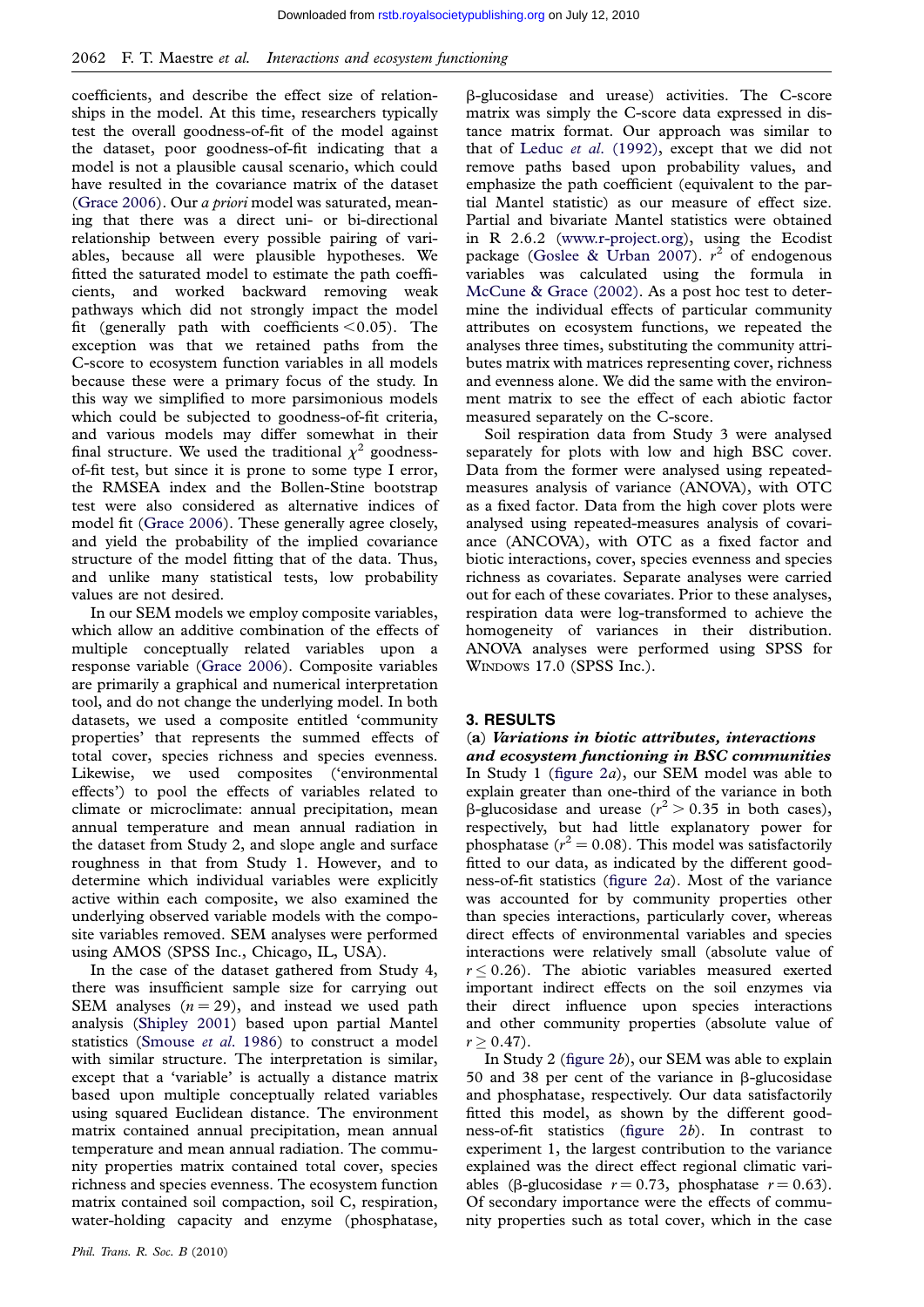<span id="page-7-0"></span>

Figure 2. Final SEM models for the datasets obtained from Studies (a) 1 and (b) 2. Numbers adjacent to arrows are path coefficients, analogous to regression weights and indicative of the effect size of the relationship. Width of arrows is proportional to the strength of path coefficients. As in other linear models,  $r^2$  signifies proportion of variance explained and appears above every response variable in the model. Goodness-of-fit statistics for each model are shown in the lower left corner. There are some differences between the *a priori* model and the final model structures owing to removal of paths with coefficients close to zero; these modifications make only trivial changes in the models. Inset tables reflect the individual path coefficients from variables that compose the composite variables, and C-score or function variables. a, b and c denote path coefficients from environmental effects composite to species richness, total cover and species evenness, respectively. Significance levels are as follows:  $*p < 0.05$ , \*\*p < 0.01 and \*\*\*p < 0.001.

of phosphatase were moderately strong  $(r = 0.40)$ . These effects were in turn moderately affected by the environmental gradients (absolute value of r between 0.20 and 0.30). Both the effects of species interactions and evenness upon the soil enzymes evaluated and the effects of environmental gradients upon species interactions were weak. However, species interactions

indirectly affected ecosystem functioning via their moderate effects on community properties.

In Study 3, plots with well-developed BSCs showed higher soil respiration than plots without BSCs ([figure 3\)](#page-8-0). The OTCs promoted an average increase in temperature of  $2.6^{\circ}$ C compared with the control treatment over the study period (electronic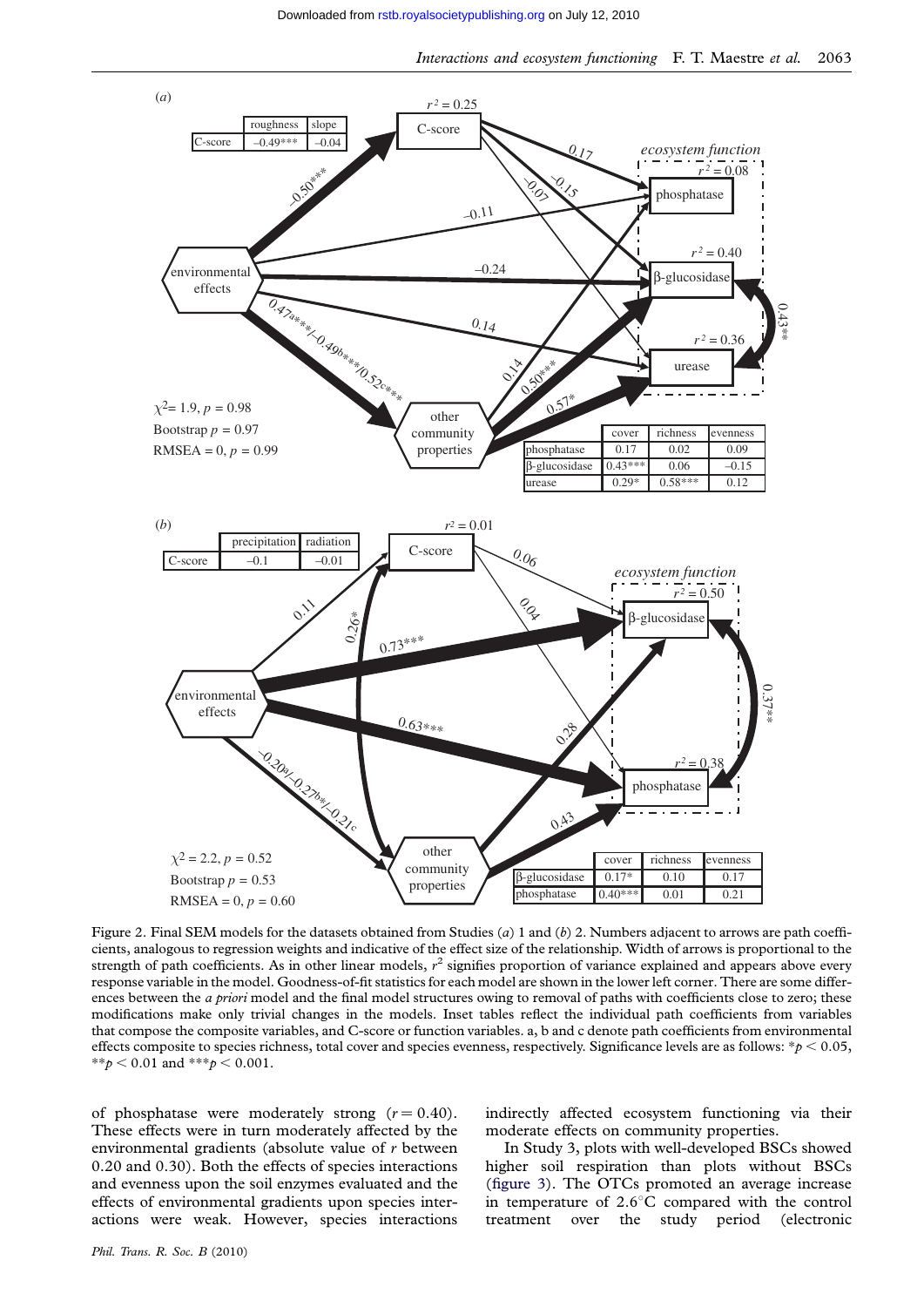<span id="page-8-0"></span>

Figure 3. Soil  $CO<sub>2</sub>$  flux in plots with low (a) or high (b) biological soil crust cover subjected to ambient (control, open circles) or elevated (OTC, filled circles) temperature in the Aranjuez study site, Central Spain. The arrow indicates the date when the elevated temperature treatment was installed. The first datapoint (July 2008) is not included in the statistical analyses. Data represent means  $\pm$  s.e. ( $n = 10$ ).

supplementary material, figure S5). This temperature augment promoted a slight, but not significant, increase in soil  $CO<sub>2</sub>$  flux in the plots without BSCs (figure 3a; repeated-measures ANOVA;  $F_{\text{OTC}} = 0.05$ , d.f. = 1,18,  $p = 0.818$ ). However, such an increase was clearly significant in plots with well-developed BSC cover, regardless of the covariate considered (figure 3b; repeated-measures ANCOVA;  $F_{\text{OTC}}$  > 8.7, d.f. = 1,18,  $p < 0.010$  in all cases). The magnitude of these differences was not affected by biotic interactions, species richness or evenness  $(F_{1,18} <$ 1.82,  $p > 0.195$  in all cases), but the effect of total BSC cover was marginally significant  $(F_{1,18} = 3.91,$  $p = 0.063$ . Although this covariable did not affect the overall OTC effect, the amount of  $CO<sub>2</sub>$  respired over the study period per unit of BSC cover was higher in the elevated temperature plots  $(0.017 +$ 0.0014 versus  $0.011 \pm 0.0009$  (unitless), means  $\pm$ s.e.,  $n = 10$  and 11, respectively; Mann–Whitney test,  $Z = -2.817$ ,  $p = 0.004$ .

#### (b) Variations in biotic attributes, interactions and ecosystem functioning in S. tenacissima grasslands

In Study 4, the overall variation explained by the model was relatively low  $(r^2 = 0.26$ ; [figure 4\)](#page-9-0). Variations in both the C-score and the attributes of biotic communities were poorly related to changes in abiotic conditions  $(r^2 < 0.01$  in both cases). The greatest direct effect upon the ecosystem function matrix was the environmental matrix  $(r = 0.49)$ . The effects of both the C-score and the community properties matrix on the ecosystem function matrix were nonsignificant. However, when the effects of the different biotic attributes were considered in isolation from each other, the cover was significantly related to ecosystem functioning  $(r = 0.17)$ .

# 4. DISCUSSION

Overall, we found little evidence to suggest that biotic interactions, as measured by the standardized effect of the C-scores, are a major direct influence upon indicators of ecosystem function along abiotic stress gradients driven by changes in water availability and temperature. This result was consistent in all the studies conducted, regardless of the spatial scale considered, the experimental approach followed and the organisms being targeted. Despite the lack of direct effects of species interactions, in most cases over one-quarter of the variation was explained in most ecosystem function indicators by direct effects of environmental gradients or other community properties. Semi-arid ecosystems are primarily abiotically driven ([Whitford 2002](#page-14-0)), and the ecosystems studied are not an exception. However, attributes such as cover, and to a lesser degree, species richness directly and significantly influenced many of the functional surrogates measured. Therefore, our results provide evidence for a strong biotic control on ecosystem functioning in Mediterranean semi-arid ecosystems dominated by both plants and BSCs.

#### (a) Effects of biotic interactions and community attributes on ecosystem functioning

Although currently under revision [\(Maestre](#page-13-0) et al. [2009](#page-13-0)a; Smit et al[. 2009](#page-13-0)), conceptual models widely employed when studying the outcome of plant–plant interactions along abiotic stress gradients (e.g. the 'stress-gradient hypothesis' of [Bertness & Callaway](#page-11-0) [\(1994\)\)](#page-11-0) have promoted the idea that facilitative interactions should be more frequent, and thus more important for ecosystem structure and functioning, under high abiotic stress conditions (see [Callaway](#page-11-0) [2007](#page-11-0) for a review). Indeed, it has been suggested that the importance of facilitation in dry Mediterranean environments should increase with the ongoing climatic change [\(Brooker 2006](#page-11-0)). On the other hand, and across latitudinal gradients, there is a large body of literature on trophic interactions suggesting that biotic interactions are more important at low latitudes (see [Schemske](#page-13-0) et al. 2009 for a recent review). Co-occurrence patterns, our surrogate for biotic interactions, were found to vary substantially with abiotic stress only at small spatial scales [\(figure 1](#page-5-0)b). Regardless of these variation patterns, our results clearly indicate that the relative importance of the outcome of facilitative–competitive interactions at the community level as a driver of variations in ecosystem functioning along abiotic stress gradients is lower than that of other attributes of biotic communities.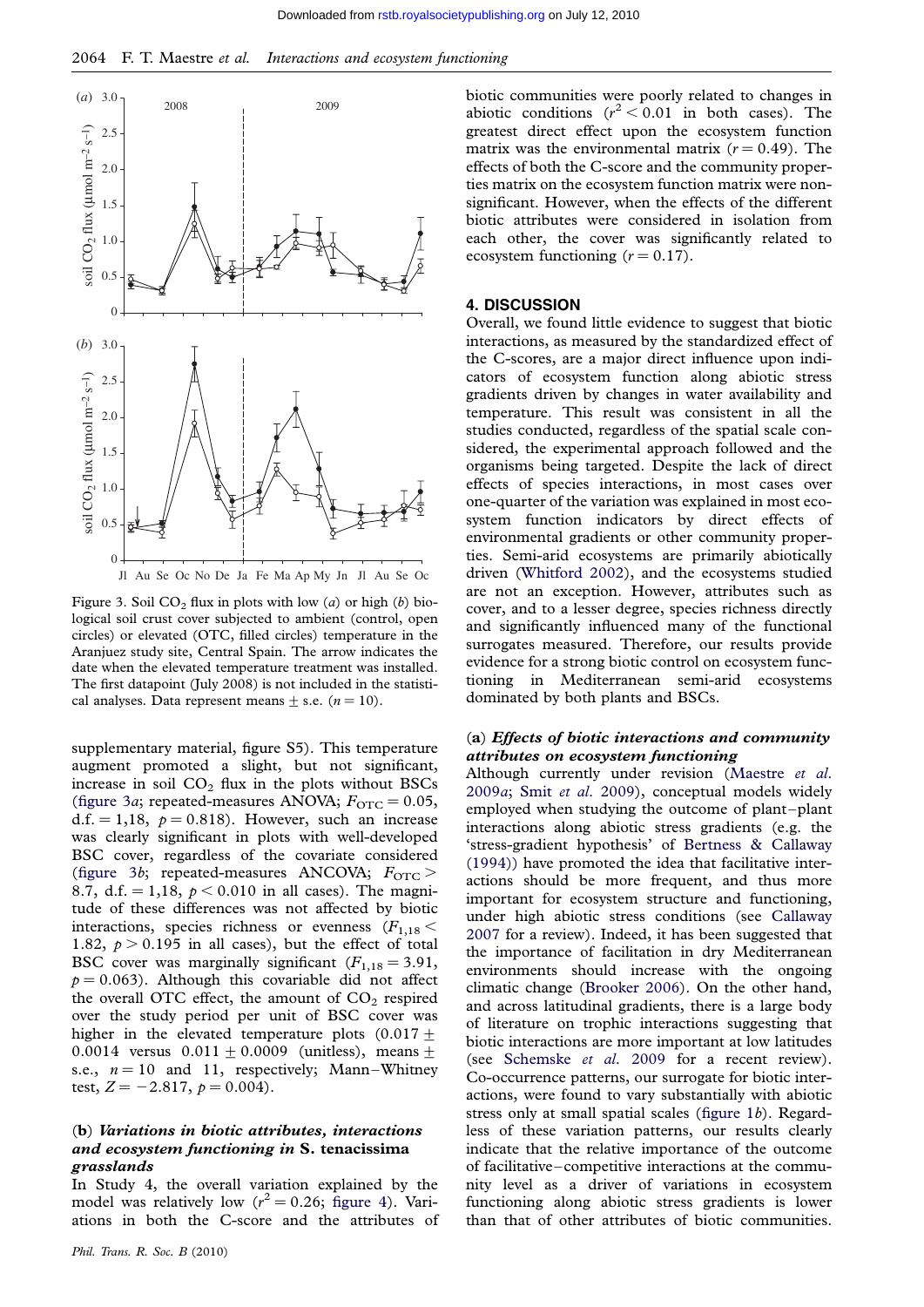<span id="page-9-0"></span>

Figure 4. Final partial Mantel path analysis for the dataset gathered in Study 4. Boxes represent matrices of conceptually related variables. Numbers adjacent to arrows are partial Mantel coefficients, analogous to regression weights among matrices rather than univariate variables, and indicative of the effect size of the relationship. Width of arrows is proportional to path coefficients. Inset tables reflect the results from separate post hoc tests, wherein univariate matrices of the various community attributes and abiotic variables substituted the 'community properties' and 'environmental effects' matrices, respectively. The changes in the rest of the paths observed during these tests are negligible, and are not shown for clarity. Significance levels are as follows:  $* p < 0.05$ ,  $* p < 0.01$  and  $* * p < 0.001$ .

In other words, the importance of such outcomes (sensu [Welden & Slauson 1986](#page-14-0)) for the functioning of the studied ecosystems is not as high as one would expect, given the frequency and the functional roles commonly attributed to biotic interactions in arid and semi-arid environments [\(Whitford 2002](#page-14-0); [Callaway](#page-11-0) [2007](#page-11-0)). Do our results indicate that biotic interactions are not important for ecosystem functioning? While this may be the first impression drawn from our analyses, we cannot extrapolate beyond our data and the ecosystems studied, and more empirical examples are clearly needed to evaluate the generality of our results. It is worth noting that finding ample evidence of competition and facilitation does not imply that such processes are necessarily playing a predominant role in ecosystem processes ([Brooker](#page-11-0) et al. 2008). While the intensity of these interactions can be very high, their impact relative to other processes (i.e. their importance) to determine ecosystem structure and functioning may vary from high to low (see [Brooker](#page-11-0) et al[. 2005;](#page-11-0) [Lamb & Cahill 2008;](#page-12-0) [Mitchell](#page-13-0) et al. [2009](#page-13-0) for recent examples).

Our findings resemble those from previous studies evaluating the relative importance of spatial pattern, which is commonly determined by biotic interactions (e.g. Eccles et al[. 1999](#page-12-0)), and cover/richness as drivers of ecosystem functioning [\(Maestre](#page-12-0) et al. 2005b; [Maestre & Escudero 2009\)](#page-12-0). These studies, conducted in the same ecosystems studied here, found that the magnitude of the relationship between spatial pattern and the surrogates of ecosystem functioning was always lower than that between cover/species richness and the same surrogates. The patterns found also agree with many studies conducted in a wide variety of environments, including Mediterranean shrublands and semi-arid steppes, which have found strong and positive relationships between biotic attributes, such as cover and species richness on different surrogates of ecosystem functioning (e.g. [Troumbis & Memtsas](#page-13-0) [2000](#page-13-0); Martínez-Mena et al. 2002; [Bastida](#page-11-0) et al. [2008](#page-11-0); Montès et al. 2008).

Direct effects of biotic interactions on ecosystem functioning might be related to an increase in the efficiency of the whole community for using resources and recycling nutrients, the so-called 'complementarity effect'—that implies a reduction in the competitive effects of some species on others ([Callaway 2007](#page-11-0)) or to direct or indirect facilitative effects leading to an increase in community productivity and ecosystem functioning [\(Knops](#page-12-0) et al. 1999; [Mulder](#page-13-0) et al. 2001). In semi-arid environments, it is well known that facilitative–competitive interactions among plant species are important determinants of the heterogeneous spatial distribution of vegetation commonly found in these areas and of the formation of resource islands under the canopy of isolated shrub and grass species ([Aguiar & Sala 1999](#page-11-0)). Why are we not observing significant effects of biotic interactions upon the surrogates of ecosystem functioning measured, particularly when compared with attributes such as total cover? While the mechanisms highlighted above can be important drivers of changes in vascular plant productivity, the surrogate of ecosystem functioning used in virtually all the relevant studies [\(Callaway 2007](#page-11-0)), they may not be so important when using soil variables acting as surrogates of processes related to nutrientcycling. Direct effects of biotic interactions on these variables are likely to work primarily at the scale of plant patches [\(Cortina & Maestre 2005](#page-11-0)), and may not be translated to the inter-patch areas, which are the dominant land cover in arid and semi-arid ecosystems. However, soil attributes in these areas may be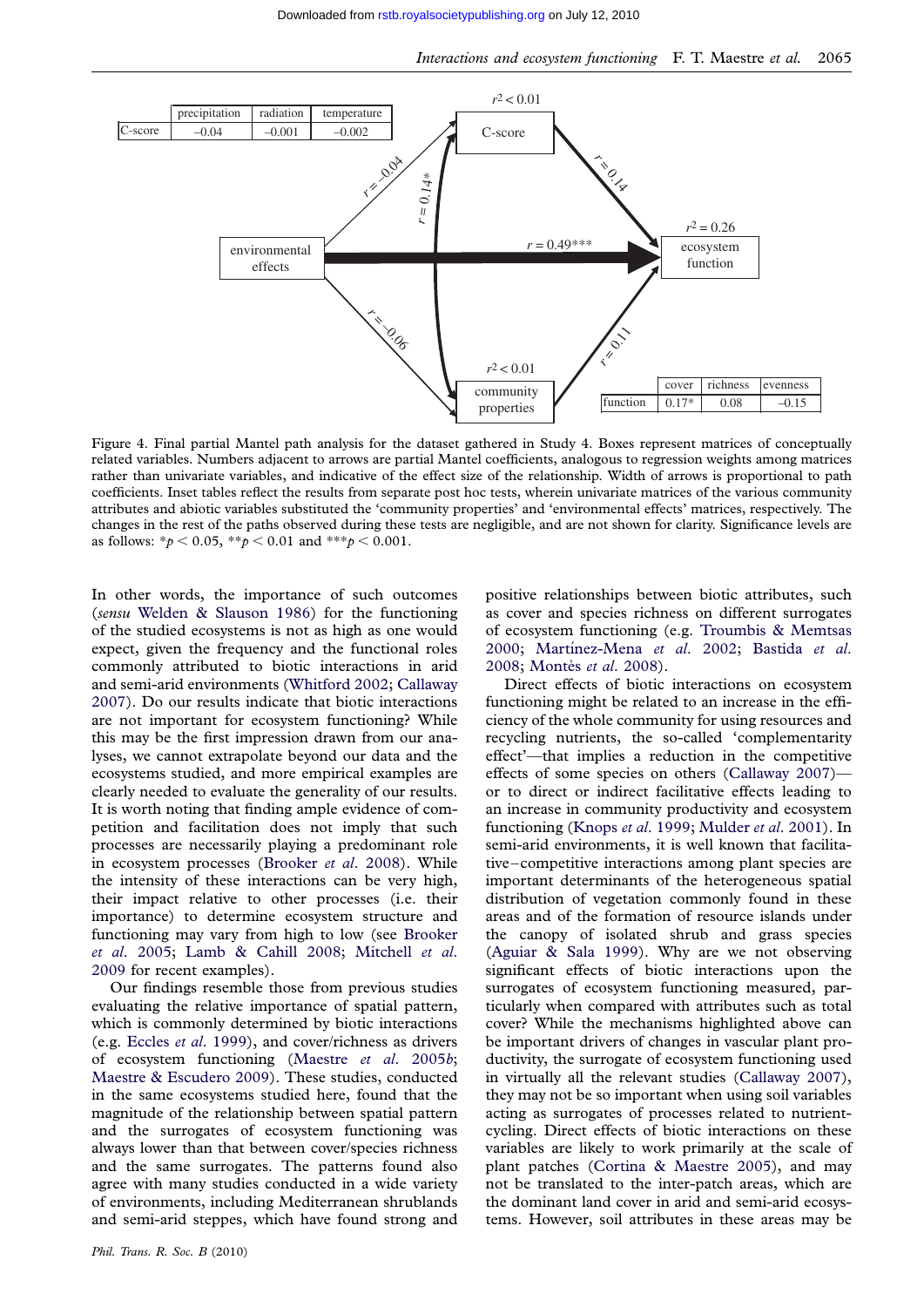largely affected by plant patches ([Maestre](#page-13-0) et al. 2009c), as these can modify the microclimate in their surroundings through shading, and can provide carbon, water and nutrients through processes such as hydraulic lift, lateral root growth and litter inputs [\(Breshears](#page-11-0) et al. 1998; [Caldwell](#page-11-0) et al. 1998; [Boeken &](#page-11-0) [Orenstein 2001](#page-11-0)). The influence of plant patches on the functioning of the inter-patch areas is going to be increasingly important with changes in cover, irrespective of whether such changes are driven by facilitation or not.

Regarding BSC communities, positive interactions among soil lichens can occur through mechanisms such as increased nutrient availability close to N-fixing species like Collema spp. ([Belnap 2002\)](#page-11-0), and increased water availability in the surroundings of those species capturing dew ([Kidron](#page-12-0) et al. 2002). On the other hand, negative interactions can arise through mechanisms such as allelopathy [\(Souza-Egipsy](#page-13-0) et al. [2002](#page-13-0)), genuine competitive displacement [\(Armstrong &](#page-11-0) [Welch 2007](#page-11-0)) and reduced moisture availability by those species sealing the soil surface (Cantón  $et$  al. [2004](#page-11-0)). While the outcome of these processes will have functional consequences at the scale of the interacting organisms, the multiplicity of competitive and facilitative interactions happening within whole communities, and their opposite effects on processes such as nutrient-cycling (e.g. N fixation versus reduced soil moisture) can dilute the functional importance of biotic interactions at this scale. Our results provide, to our knowledge, the first empirical test of the relative importance of biotic interactions, cover and richness as drivers of ecosystem functioning in BSC-dominated ecosystems. They also agree with recent studies and syntheses conducted in BSCdominated areas describing an important control of total cover and richness on soil nutrient-cycling [\(Maestre](#page-12-0) et al. 2005b; [Bowker](#page-11-0) et al. 2010).

# (b) Indirect and direct effects of changes in abiotic stress on ecosystem functioning

While the direct effects of increased temperature and modifications in rainfall amount and pattern are causing the most evident impacts of climate change on ecosystem functioning (e.g. [Dormann & Woodin](#page-12-0) [2002](#page-12-0); Fay et al[. 2003](#page-12-0); [Emmett](#page-12-0) et al. 2004), indirect effects mediated through impacts upon biota can also play an important role in the way ecosystem function responds to such changes [\(Canadell](#page-11-0) et al. [2007](#page-11-0)). Recent studies conducted with model grassland communities have shown that biotic attributes such as biodiversity interact in complex ways with global change drivers such as elevated  $CO<sub>2</sub>$  and increases in nutrient availability to determine ecosystem productivity and community nutrient use (e.g. Reich et al[. 2004](#page-13-0); [Maestre & Reynolds 2006](#page-12-0)). Despite the recognized importance of these interactions and indirect effects, no studies like these have been conducted with biotic communities other than vascular plants.

Although widely employed to explore the impacts of climate change on organisms and ecosystem processes, results from observational approaches such as those

employed here must be interpreted with caution because response to climate change might involve adaptation/plasticity that is neglected when working on natural environmental gradients, as populations are possibly already adapted to the local conditions (Giménez-Benavides et al. 2007; but see [Gimeno](#page-12-0) et al[. 2008\)](#page-12-0). These limitations can be overcome by using experimental approaches such as those employed in Study 3. The preliminary results obtained from this study provide evidence of strong short-term effects of climate change on soil respiration, a response that was controlled by the total cover of BSCs (i.e. areas of low BSC cover did not show any response to the warming treatment), but not by species richness, evenness or biotic interactions. If warming increases soil respiration, particularly in areas of high BSC cover, BSC-forming organisms such as lichens and mosses may be at risk of C deficits, particularly when air temperatures are high and moisture is limited [\(Wilske](#page-14-0) et al. 2008). This situation may be exacerbated by other ongoing climatic alterations, such as increases in UV radiation, which has been shown to negatively affect the physiological functioning of BSC-forming organisms ([Belnap](#page-11-0) et al. 2008). Our results indicate that BSCs will probably experience added stress under the forecasted future climatic conditions, which may in turn have negative feedbacks on many ecosystem functions modulated by these organisms (see [Belnap & Lange 2003](#page-11-0) for a review). The increase in soil respiration observed in the OTC treatment also agree with results from warming experiments conducted in shrublands and grasslands [\(Emmett](#page-12-0) et al. [2004](#page-12-0); Zhou et al[. 2006](#page-14-0); but see Luo et al[. \(2001\)](#page-12-0) and Lellei-Kovács et al. (2008)). Our measurement period is not long enough to meaningfully extrapolate the observed soil respiration responses, and to discuss the mechanisms driving them, but we would like to highlight the role played by BSC cover as a driver of these responses to experimental warming. These experimental results further add to the observations obtained from Studies 1, 2 and 4 to emphasize the role of total cover as another potentially key biotic attribute modulating the responses of semi-arid ecosystems to the ongoing environmental change.

### 5. CONCLUDING REMARKS

Important research efforts are being devoted to incorporating the multiplicity of factors affecting ecosystem functioning when evaluating its responses to environmental change, when using both experimental (e.g. Reich et al[. 2004;](#page-13-0) [Maestre & Reynolds 2006\)](#page-12-0) and modelling (e.g. [Savage](#page-13-0) et al. 2007; Shen et al[. 2008](#page-13-0)) approaches. At the same time, the study of the facilitation–competition continuum along environmental gradients has been a major topic of study during the last two decades ([Callaway 2007;](#page-11-0) [Brooker](#page-11-0) et al[. 2008\)](#page-11-0). However, most of this research has targeted single or a few pairs of species, have not directly evaluated the potential roles of climate, biotic interactions and other community attributes as drivers of ecosystem functioning and have been conducted using environmental gradients involving just two levels. Our results contribute to filling this gap,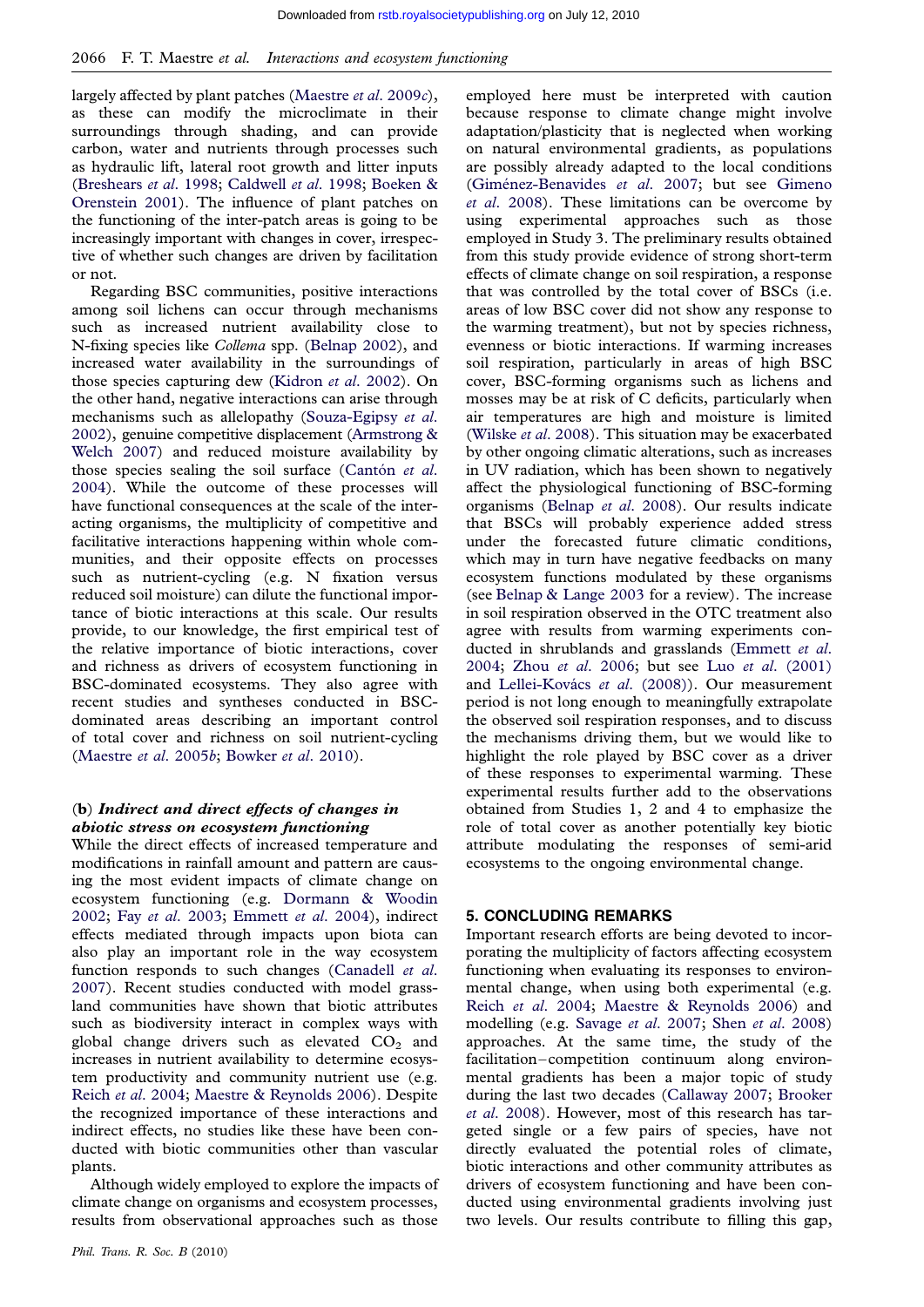<span id="page-11-0"></span>and indicate that attributes of biotic communities such as total cover, but not the outcome of biotic interactions, exert important controls on ecosystem functioning along environmental gradients in semiarid ecosystems dominated by BSCs and vascular plants. They also indicate that factors negatively affecting biotic attributes such as cover, and to a lesser degree richness, will probably have a major negative impact on ecosystem functioning under future climatic conditions, exacerbating the impacts of climate on this functioning. Although challenging [\(Freckleton](#page-12-0) et al[. 2009](#page-12-0)), future facilitation–competition research should explicitly consider the importance of biotic interactions, as this is crucial for a full understanding of the role of these interactions as drivers of ecosystem functioning and of its responses to climate change.

We thank José M. Montoya for inviting us to write this contribution for the special issue, Marta Carpio, Aran Luzuriaga, Patricia Valiente, Becky Mou and Ana Sánchez for their help during field and laboratory work, and Nicholas Gotelli, José M. Montoya and two anonymous reviewers for their thorough and constructive comments on a previous version of this manuscript. F.T.M. is supported by the European Research Council under the European Community's Seventh Framework Programme (FP7/2007- 2013)/ERC Grant agreement no. 242658. M.A.B. was supported by a 'Juan de la Cierva' contract from the Spanish Ministerio de Ciencia e Innovación (MICINN), co-funded by the European Social Fund. C.E.M. and A.P.C. were supported by Studentships from the British Ecological Society (231/1975) and the Fundación BBVA (BIOCON06/105 grant), respectively. S.S. and P.G.P. were supported by fellowships from Fundación Biodiversidad-CINTRA (EXPERTAL grant). This research was supported by grants from the British Ecological Society (Early Career Project Grant 231/607 and Studentship 231/ 1975), Fundación BBVA (BIOCON06/105), Comunidad de Madrid (S-0505/AMB/0335), Universidad Rey Juan Carlos (URJC-RNT-063-2) and MICINN (CGL2008- 00986-E/BOS).

#### **REFERENCES**

- Abrahamson, W. G., Ball Dobley, K., Houseknecht, H. R. & Pecone, C. A. 2005 Ecological divergence among five cooccurring species of old-field goldenrods. Plant Ecol. 177, 43–56. [\(doi:10.1007/s11258-005-2069-2](http://dx.doi.org/doi:10.1007/s11258-005-2069-2))
- Aguiar, M. R. & Sala, O. E. 1999 Patch structure, dynamics and implications for the functioning of arid ecosystems. Trends Ecol. Evol. 14, 273–277. ([doi:10.1016/S0169-](http://dx.doi.org/doi:10.1016/S0169-5347(99)01612-2) [5347\(99\)01612-2\)](http://dx.doi.org/doi:10.1016/S0169-5347(99)01612-2)
- Armstrong, R. A. & Welch, A. R. 2007 Competition in lichen communities. Symbiosis 43, 1–12.
- Bastida, F., Barbera, G. G., Garcia, C. & Hernandez, T. 2008 Influence of orientation, vegetation and season on soil microbial and biochemical characteristics under semiarid conditions. Appl. Soil Ecol. 38, 62–70. ([doi:10.1016/](http://dx.doi.org/doi:10.1016/j.apsoil.2007.09.002) [j.apsoil.2007.09.002](http://dx.doi.org/doi:10.1016/j.apsoil.2007.09.002))
- Belnap, J. 2002 Nitrogen fixation in biological soil crusts from southeast Utah, USA. Biol. Fert. Soils 35, 128-135. [\(doi:10.1007/s00374-002-0452-x\)](http://dx.doi.org/doi:10.1007/s00374-002-0452-x)
- Belnap, J. & Lange, O. L. (eds) 2003 Biological soil crusts: structure, function, and management. Berlin, Germany: Springer.
- Belnap, J., Phillips, S. L., Flints, S., Money, J. & Caldwell, M. 2008 Global change and biological soil crusts: effects of ultraviolet augmentation under altered precipitation

regimes and nitrogen additions. Global Change Biol. 14, 670–686. [\(doi:10.1111/j.1365-2486.2007.01509.x](http://dx.doi.org/doi:10.1111/j.1365-2486.2007.01509.x))

- Bertness, M. & Callaway, R. M. 1994 Positive interactions in communities. Trends Ecol. Evol. 9, 191-193. [\(doi:10.](http://dx.doi.org/doi:10.1016/0169-5347(94)90088-4) [1016/0169-5347\(94\)90088-4](http://dx.doi.org/doi:10.1016/0169-5347(94)90088-4))
- Boeken, B. & Orenstein, D. 2001 The effect of plant litter on ecosystem properties in a Mediterranean semi-arid shrubland. *J. Veg. Sci.* 12, 825-832. ([doi:10.2307/](http://dx.doi.org/doi:10.2307/3236870) [3236870\)](http://dx.doi.org/doi:10.2307/3236870)
- Bowker, M. A., Belnap, J., Davidson, D. W. & Goldstein, H. 2006 Correlates of biological soil crust abundance across a continuum of spatial scales: support for a hierarchical conceptual model.  $\hat{J}$ . Appl. Ecol. 43, 152-163. [\(doi:10.](http://dx.doi.org/doi:10.1111/j.1365-2664.2006.01122.x) [1111/j.1365-2664.2006.01122.x](http://dx.doi.org/doi:10.1111/j.1365-2664.2006.01122.x))
- Bowker, M. A., Maestre, F. T. & Escolar, C. 2010 Biological crusts as a model system for examining the biodiversity– ecosystem function relationship in soils. Soil Biol. Biochem. 42, 405–417. ([doi:10.1016/j.soilbio.2009.10.025\)](http://dx.doi.org/doi:10.1016/j.soilbio.2009.10.025)
- Breshears, D. D., Nyhan, J. W., Heil, C. E. & Wilcox, B. P. 1998 Effects of woody plants on microclimate in a semiarid woodland: soil temperature and evaporation in canopy and intercanopy patches. Int. J. Plant Sci. 159, 1010–1017. [\(doi:10.1086/314083\)](http://dx.doi.org/doi:10.1086/314083)
- Brooker, R. W. 2006 Plant–plant interactions and environmental change. New Phytol. 171, 271–289. [\(doi:10.](http://dx.doi.org/doi:10.1111/j.1469-8137.2006.01752.x) [1111/j.1469-8137.2006.01752.x](http://dx.doi.org/doi:10.1111/j.1469-8137.2006.01752.x))
- Brooker, R., Kikvidze, Z., Pugnaire, F. I., Callaway, R. M., Choler, P., Lortie, C. J. & Michalet, R. 2005 The importance of importance. Oikos 109, 63–70. [\(doi:10.1111/j.](http://dx.doi.org/doi:10.1111/j.0030-1299.2005.13557.x) [0030-1299.2005.13557.x](http://dx.doi.org/doi:10.1111/j.0030-1299.2005.13557.x))
- Brooker, R. W. et al. 2008 Facilitation in plant communities: the past, the present and the future.  $J. Ecol.$  96, 18-34. [\(doi:10.1111/j.1365-2745.2007.01295.x](http://dx.doi.org/doi:10.1111/j.1365-2745.2007.01295.x))
- Caldwell, M. M., Dawson, T. E. & Richards, J. H. 1998 Hydraulic lift: consequences of water efflux from the roots of plants. Oecologia 113, 151–161. ([doi:10.1007/](http://dx.doi.org/doi:10.1007/s004420050363) [s004420050363](http://dx.doi.org/doi:10.1007/s004420050363))
- Callaway, R. M. 2007 Positive interactions and interdependence in plant communities. Dordrecht, The Netherlands: Springer.
- Callaway, R. M. et al. 2002 Positive interactions among alpine plants increase with stress. Nature 417, 844–848. [\(doi:10.1038/nature00812](http://dx.doi.org/doi:10.1038/nature00812))
- Callaway, R. M., Kikodze, D., Chiboshvili, M. & Khetsuriani, L. 2005 Unpalatable plants protect neighbors from grazing and increase plant community diversity. Ecology 86, 1856–1862. [\(doi:10.1890/04-0784\)](http://dx.doi.org/doi:10.1890/04-0784)
- Canadell, J., Pataki, D. & Pitelka, L. F. (eds) 2007 Terrestrial ecosystems in a changing world. Berlin, Germany: Springer.
- Cantón, Y., Solé-Benet, A. & Domingo, F. 2004 Temporal and spatial patterns of soil moisture in semiarid badlands of SE Spain. *J. Hydrol.* 285, 199-214. ([doi:10.1016/](http://dx.doi.org/doi:10.1016/j.jhydrol.2003.08.018) [j.jhydrol.2003.08.018\)](http://dx.doi.org/doi:10.1016/j.jhydrol.2003.08.018)
- Castellano, M. J. & Valone, T. J. 2007 Livestock, soil compaction and water infiltration rate: evaluating a potential desertification recovery mechanism. J. Arid Environ. 71, 97–108. [\(doi:10.1016/j.jaridenv.2007.03.009](http://dx.doi.org/doi:10.1016/j.jaridenv.2007.03.009))
- Cavieres, L., Badano, E. I., Sierra-Almeida, A., Gómez-González, S. & Molina-Montenegro, M. A. 2006 Positive interactions between alpine plant species and the nurse cushion Laretia acaulis do not increase with elevation in the Andes of central Chile. New Phytol. 169, 59–69. [\(doi:10.1111/j.1469-8137.2005.01573.x](http://dx.doi.org/doi:10.1111/j.1469-8137.2005.01573.x))
- Chu, C. J., Maestre, F. T., Xiao, S., Weiner, J., Wang, Y. S., Duan, Z. H. & Wang, G. 2008 Balance between facilitation and resource competition determines biomass– density relationships in plant populations. Ecol. Lett. 11, 1189–1197. [\(doi:10.1111/j.1461-0248.2008.01228.x](http://dx.doi.org/doi:10.1111/j.1461-0248.2008.01228.x))
- Cortina, J. & Maestre, F. T. 2005 Plant effects on soils in drylands: implications on community dynamics and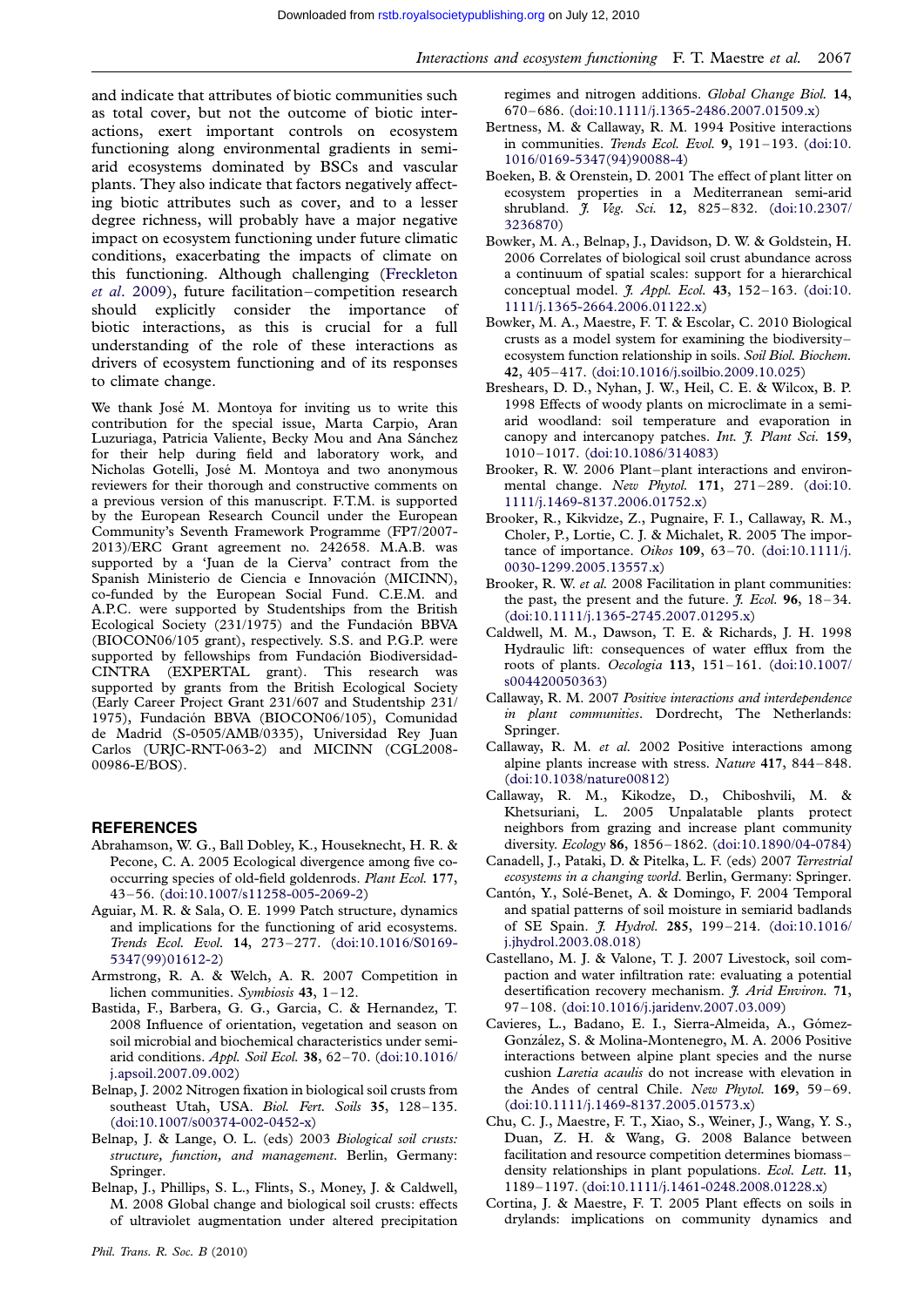<span id="page-12-0"></span>ecosystem restoration. In Tree species effects on soils: implications for global change (eds D. Binkley & O. Menyailo), pp. 85–118. Berlin, Germany: Springer.

- de Castro, M., Martín-Vide, J. & Alonso, S. 2005 El clima de España: pasado, presente y escenarios de clima para el siglo XXI. In Evaluación Preliminar General de los Impactos en España por Efecto del Cambio Climático (ed. J. M. Moreno), pp. 1–64. Madrid, Spain: Ministerio de Medio Ambiente.
- Dormann, C. F. & Woodin, S. J. 2002 Climate change in the Arctic: using plant functional types in a meta-analysis of field experiments. Funct. Ecol. 16, 4–17. [\(doi:10.1046/j.](http://dx.doi.org/doi:10.1046/j.0269-8463.2001.00596.x) [0269-8463.2001.00596.x](http://dx.doi.org/doi:10.1046/j.0269-8463.2001.00596.x))
- Dullinger, S. et al. 2007 Weak and variable relationships between environmental severity and small-scale co-occurrence in alpine plant communities. *J. Ecol.* 95, 1284– 1295. [\(doi:10.1111/j.1365-2745.2007.01288.x](http://dx.doi.org/doi:10.1111/j.1365-2745.2007.01288.x))
- Eccles, N. S., Esler, K. J. & Cowling, R. M. 1999 Spatial pattern analysis in Namaqualand desert plant communities: evidence for general positive interactions. Plant Ecol. 142, 71–85. [\(doi:10.1023/A:1009857824912\)](http://dx.doi.org/doi:10.1023/A:1009857824912)
- Emmett, B., Beier, C., Estiarte, M., Tietema, A., Kristensen, H. L., Williams, D., Peñuelas, J., Schmidt, I. & Sowerby, A. 2004 The response of soil processes to climate change: results from manipulation studies of shrublands across an environmental gradient. Ecosystems 7, 625–637. ([doi:10.1007/s10021-004-0220-x](http://dx.doi.org/doi:10.1007/s10021-004-0220-x))
- Fay, P. A., Carlisle, J. D., Knapp, A. K., Blair, J. M. & Collins, S. L. 2003 Productivity responses to altered rainfall patterns in a C<sub>4</sub>-dominated grassland. Oecologia 137, 245–251. [\(doi:10.1007/s00442-003-1331-3](http://dx.doi.org/doi:10.1007/s00442-003-1331-3))
- Flores, J. & Jurado, E. 2003 Are nurse-protégé interactions more common among plants from arid environments? J. Veg. Sci. 14, 911–916. [\(doi:10.1658/1100-9233](http://dx.doi.org/doi:10.1658/1100-9233(2003)014[0911:ANIMCA]2.0.CO;2) [\(2003\)014\[0911:ANIMCA\]2.0.CO;2](http://dx.doi.org/doi:10.1658/1100-9233(2003)014[0911:ANIMCA]2.0.CO;2))
- Freckleton, R. P., Watkinson, A. R. & Rees, M. 2009 Measuring the importance of competition in plant communities. *J. Ecol.* 97, 379-384. [\(doi:10.1111/j.](http://dx.doi.org/doi:10.1111/j.1365-2745.2009.01497.x) [1365-2745.2009.01497.x](http://dx.doi.org/doi:10.1111/j.1365-2745.2009.01497.x))
- Giménez-Benavides, L., Escudero, A. & Iriondo, J. M. 2007 Local adaptation enhances seedling recruitment along an altitudinal gradient in a high mountain Mediterranean plant. Ann. Bot. 99, 723–734. [\(doi:10.1093/aob/](http://dx.doi.org/doi:10.1093/aob/mcm007) [mcm007\)](http://dx.doi.org/doi:10.1093/aob/mcm007)
- Gimeno, T., Pías, B., Lemos Fihlo, J. P. & Valladares, F. 2008 Plasticity and stress tolerance override local adaptation in the responses of Mediterranean holm oak seedlings to drought and cold. Tree Physiol. 29, 87-98. ([doi:10.1093/treephys/tpn007\)](http://dx.doi.org/doi:10.1093/treephys/tpn007)
- Goslee, S. C. & Urban, D. L. 2007 The ecodist package for dissimilarity-based analysis of ecological data. *J. Stat.* Soft. 22, 1–19.
- Gotelli, N. J. 2000 Null model analysis of species cooccurrence patterns. Ecology 81, 2606–2621. ([doi:10.](http://dx.doi.org/doi:10.1890/0012-9658(2000)081[2606:NMAOSC]2.0.CO;2) [1890/0012-9658\(2000\)081\[2606:NMAOSC\]2.0.CO;2\)](http://dx.doi.org/doi:10.1890/0012-9658(2000)081[2606:NMAOSC]2.0.CO;2)
- Gotelli, N. J. & Entsminger, G. L. 2003 Swap algorithms in null model analysis. Ecology 84, 532–535. [\(doi:10.1890/](http://dx.doi.org/doi:10.1890/0012-9658(2003)084[0532:SAINMA]2.0.CO;2) [0012-9658\(2003\)084\[0532:SAINMA\]2.0.CO;2](http://dx.doi.org/doi:10.1890/0012-9658(2003)084[0532:SAINMA]2.0.CO;2))
- Gotelli, N. J. & Entsminger, G. L. 2006. EcoSim: null models software for ecology, version 7. Acquired Intelligence Inc. and Kesey-Bear. See [http://garyentsminger.](http://garyentsminger.com/) [com/](http://garyentsminger.com/) ecosim.htm.
- Gotelli, N. J. & Graves, G. R. 1996 Null models in ecology. Washington, DC: Smithsonian Institution Press.
- Grace, J. B. 2006 Structural equation modeling and natural systems. Cambridge, UK: Cambridge University Press.
- Hauck, M., Dulamsuren, C. & Muhlenberg, M. 2007 Lichen diversity on steppe slopes in the northern Mongolian mountain taiga and its dependence on microclimate. Flora 202, 530–546. ([doi:10.1016/j.flora.2006.11.003\)](http://dx.doi.org/doi:10.1016/j.flora.2006.11.003)
- Hooper, D. U. et al. 2005 Effects of biodiversity on ecosystem functioning: a consensus of current knowledge. Ecol. Monogr. 75, 3–35. [\(doi:10.1890/04-0922](http://dx.doi.org/doi:10.1890/04-0922))
- Keddy, P. A. 2001 Competition, 2nd ed. Dordrecht, The Netherlands: Kluwer.
- Kidron, G. J., Herrnstadt, I. & Barzilay, E. 2002 The role of dew as a moisture source for sand microbiotic crusts in the Negev Desert, Israel. J. Arid Environ. 52, 517-533. ([doi:10.1006/jare.2002.1014\)](http://dx.doi.org/doi:10.1006/jare.2002.1014)
- Kikvidze, Z., Pugnaire, F. I., Brooker, R. W., Choler, P., Lortie, C. J., Michalet, R. & Callaway, R. M. 2005 Linking patterns and processes in alpine plant communities: a global study. Ecology 86, 1395–1400. [\(doi:10.1890/04-1926\)](http://dx.doi.org/doi:10.1890/04-1926)
- Knops, J. M. H. et al. 1999 Effects of plant species richness on invasion dynamics, disease outbreaks, insect abundances, and diversity. Ecol. Lett. 2, 286-293. ([doi:10.](http://dx.doi.org/doi:10.1046/j.1461-0248.1999.00083.x) [1046/j.1461-0248.1999.00083.x\)](http://dx.doi.org/doi:10.1046/j.1461-0248.1999.00083.x)
- Körner, C. H. 2000 Biosphere responses to  $CO<sub>2</sub>$ -enrichment. Ecol. Appl. 10, 1590–1619. ([doi:10.1890/1051-](http://dx.doi.org/doi:10.1890/1051-0761(2000)010[1590:BRTCE]2.0.CO;2) [0761\(2000\)010\[1590:BRTCE\]2.0.CO;2](http://dx.doi.org/doi:10.1890/1051-0761(2000)010[1590:BRTCE]2.0.CO;2))
- Lamb, E. G. & Cahill Jr, J. F. 2008 When competition does not matter: grassland diversity and community composition. Am. Nat. 171, 777–787. [\(doi:10.1086/](http://dx.doi.org/doi:10.1086/587528) [587528](http://dx.doi.org/doi:10.1086/587528))
- Leduc, A., Drapeau, P., Bergeron, Y. & Legendre, P. 1992 Study of spatial components of forest cover using partial Mantel tests and path analysis.  $\tilde{f}$ . Veg. Sci. 3, 69-78. ([doi:10.2307/3236000\)](http://dx.doi.org/doi:10.2307/3236000)
- Lellei-Kovács, E., Kovács-Láng, E., Kalapos, T., Botta-Dukát, Z., Barabás, S. & Beier, C. 2008 Experimental warming does not enhance soil respiration in a semiarid temperate forest-steppe ecosystem. Commun. Ecol. 9, 29–37. ([doi:10.1556/ComEc.9.2008.1.4\)](http://dx.doi.org/doi:10.1556/ComEc.9.2008.1.4)
- Liancourt, P., Callaway, R. M. & Michalet, R. 2005 Stress tolerance and competitive-response ability determine the outcome of biotic interactions. Ecology 86, 1611–1618. ([doi:10.1890/04-1398\)](http://dx.doi.org/doi:10.1890/04-1398)
- Lortie, C. J. & Callaway, R. M. 2006 Re-analysis of metaanalysis: support for the stress-gradient hypothesis.  $\tilde{f}$ . Ecol. 94, 7–16. ([doi:10.1111/j.1365-2745.2005.01066.x\)](http://dx.doi.org/doi:10.1111/j.1365-2745.2005.01066.x)
- Luo, Y., Wan, S., Hui, D. & Wallace, L. L. 2001 Acclimatization of soil respiration to warming in a tall grass prairie. Nature 413, 622–624. ([doi:10.1038/35098065\)](http://dx.doi.org/doi:10.1038/35098065)
- Maestre, F. T. 2003 Small-scale spatial patterns of two soil lichens in semi-arid Mediterranean steppe. Lichenologist 35, 71–81. [\(doi:10.1006/lich.2002.0425\)](http://dx.doi.org/doi:10.1006/lich.2002.0425)
- Maestre, F. T. & Cortina, J. 2004 Do positive interactions increase with abiotic stress? A test from a semi-arid steppe. Proc. R. Soc. Lond. B 271, S331–S333. ([doi:10.](http://dx.doi.org/doi:10.1098/rsbl.2004.0181) [1098/rsbl.2004.0181](http://dx.doi.org/doi:10.1098/rsbl.2004.0181))
- Maestre, F. T. & Escudero, A. 2009 Is the patch-size distribution of vegetation a suitable indicator of desertification processes? Ecology 90, 1729–1735. ([doi:10.1890/08-2096.1](http://dx.doi.org/doi:10.1890/08-2096.1))
- Maestre, F. T. & Reynolds, J. F. 2006 Spatial heterogeneity in soil nutrient supply modulates nutrient and biomass responses to multiple global change drivers in model grassland communities. Global Change Biol. 12, 2431– 2441. [\(doi:10.1111/j.1365-2486.2006.01262.x](http://dx.doi.org/doi:10.1111/j.1365-2486.2006.01262.x))
- Maestre, F. T., Valladares, F. & Reynolds, J. F. 2005a Is the change of plant–plant interactions with abiotic stress predictable? A meta-analysis of field results in arid environments. *J. Ecol.* 93, 748-757. [\(doi:10.1111/j.](http://dx.doi.org/doi:10.1111/j.1365-2745.2005.01017.x) [1365-2745.2005.01017.x](http://dx.doi.org/doi:10.1111/j.1365-2745.2005.01017.x))
- Maestre, F. T., Escudero, A., Martínez, I., Guerrero, C. & Rubio, A. 2005b Does spatial pattern matter to ecosystem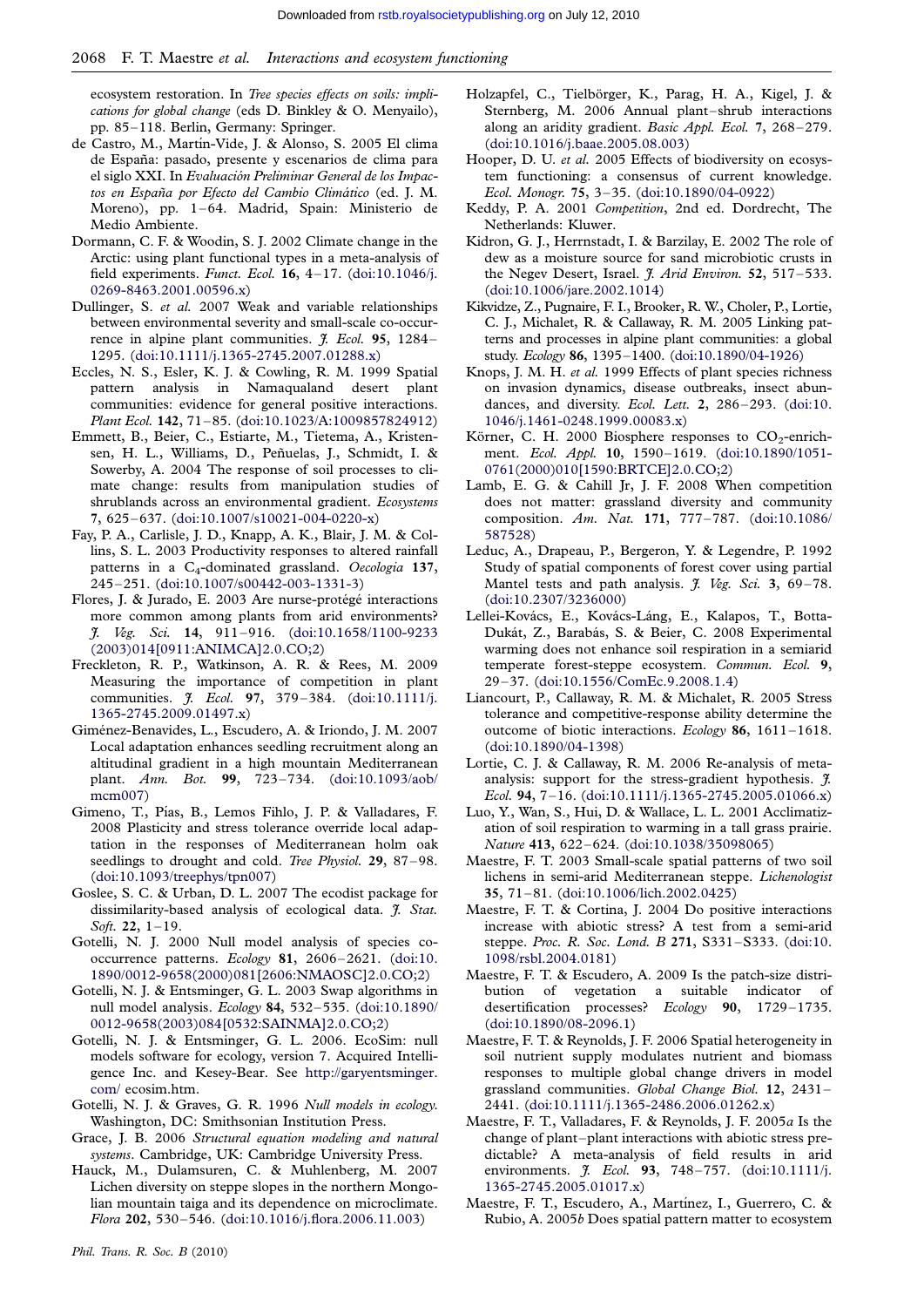<span id="page-13-0"></span>functioning? Insights from biological soil crusts. Funct. Ecol. 19, 566–573. ([doi:10.1111/j.1365-2435.2005.](http://dx.doi.org/doi:10.1111/j.1365-2435.2005.01000.x) [01000.x\)](http://dx.doi.org/doi:10.1111/j.1365-2435.2005.01000.x)

- Maestre, F. T., Valladares, F. & Reynolds, J. F. 2006 The stress-gradient hypothesis does not fit all relationships between plant–plant interactions and abiotic stress: further insights from arid environments. *J. Ecol.* 94, 17–22. [\(doi:10.1111/j.1365-2745.2005.01089.x](http://dx.doi.org/doi:10.1111/j.1365-2745.2005.01089.x))
- Maestre, F. T., Escolar, C., Martínez, I. & Escudero, A. 2008 Are soil lichen communities structured by biotic interactions? A null model analysis.  $J. Veg. Sci. 19, 261-266$ . [\(doi:10.3170/2007-8-18366\)](http://dx.doi.org/doi:10.3170/2007-8-18366)
- Maestre, F. T., Callaway, R. M., Valladares, F. & Lortie, C. 2009a Refining the stress-gradient hypothesis for competition and facilitation in plant communities.  $\tilde{f}$ . Ecol. 97, 199–205. [\(doi:10.1111/j.1365-2745.2008.01476.x](http://dx.doi.org/doi:10.1111/j.1365-2745.2008.01476.x))
- Maestre, F. T., Martínez, I., Escolar, C. & Escudero, A. 2009b On the relationship between abiotic stress and co-occurrence patterns: an assessment at the community level using soil lichen communities and multiple stress gradients. Oikos 118, 1015–1022. ([doi:10.1111/j.1600-](http://dx.doi.org/doi:10.1111/j.1600-0706.2009.17362.x) [0706.2009.17362.x\)](http://dx.doi.org/doi:10.1111/j.1600-0706.2009.17362.x)
- Maestre, F. T. et al. 2009c Shrub encroachment can reverse desertification in Mediterranean semiarid grasslands. Ecol. Lett. 12, 930–941. [\(doi:10.1111/j.1461-0248.](http://dx.doi.org/doi:10.1111/j.1461-0248.2009.01352.x) [2009.01352.x](http://dx.doi.org/doi:10.1111/j.1461-0248.2009.01352.x))
- Martínez-Mena, M., Rogel, A. J., Castillo, V. & Albaladejo, J. 2002 Organic carbon and nitrogen losses influenced by vegetation removal in a semiarid mediterranean soil. Biogeochemistry 61, 309–321. [\(doi:10.1023/A:1020](http://dx.doi.org/doi:10.1023/A:1020257208048) [257208048\)](http://dx.doi.org/doi:10.1023/A:1020257208048)
- Martínez, I., Escudero, A., Maestre, F. T., de la Cruz, A., Guerrero, C. & Rubio, A. 2006 Small-scale patterns of abundance of mosses and lichens forming biological soil crusts in two semi-arid gypsum environments. Aust. J. Bot. 54, 339-348. [\(doi:10.1071/BT05078\)](http://dx.doi.org/doi:10.1071/BT05078)
- McCune, B. & Grace, J. B. 2002 Analysis of ecological communties. Gleneden Beach, USA: MJM Software Design.
- Michalet, R., Brooker, R. W., Cavieres, L. A., Kikvidze, Z., Lortie, C. J., Pugnaire, F. I., Valiente-Banuet, A. & Callaway, R. M. 2006 Do biotic interactions shape both sides of the humped-back model of species richness in plant communities? Ecol. Lett. 9, 767-773. [\(doi:10.](http://dx.doi.org/doi:10.1111/j.1461-0248.2006.00935.x) [1111/j.1461-0248.2006.00935.x](http://dx.doi.org/doi:10.1111/j.1461-0248.2006.00935.x))
- Mitchell, M., Cahill, J. F. & Hik, D. S. 2009 The unimportance of plant interactions in a subarctic-alpine plant community. Ecology 90, 2360–2367. ([doi:10.1890/08-](http://dx.doi.org/doi:10.1890/08-0924.1) [0924.1](http://dx.doi.org/doi:10.1890/08-0924.1))
- Montès, N., Maestre, F. T., Ballini, C., Baldy, V., Gauquelin, T., Planquette, M., Greff, S., Dupouyet, S. & Perret, J. B. 2008 On the relative importance of the effects of selection and complementarity as drivers of diversity– productivity relationships in Mediterranean shrublands. Oikos 117, 1345–1350. ([doi:10.1111/j.2008.0030-1299.](http://dx.doi.org/doi:10.1111/j.2008.0030-1299.16910.x) [16910.x\)](http://dx.doi.org/doi:10.1111/j.2008.0030-1299.16910.x)
- Monzeglio, U. & Stoll, P. 2005 Spatial patterns and species performances in experimental plant communities. Oecologia 145, 619–628. [\(doi:10.1007/s00442-005-0168-3](http://dx.doi.org/doi:10.1007/s00442-005-0168-3))
- Mulder, C. P. H., Uliassi, D. D. & Doak, D. F. 2001 Physical stress and diversity–productivity relationships: the role of positive interactions. Proc. Natl Acad. Sci. USA 98, 6704–6708. [\(doi:10.1073/pnas.111055298](http://dx.doi.org/doi:10.1073/pnas.111055298))
- Ninyerola, M., Pons, X. & Roure, J. M. 2005 Atlas climático digital de la Península Ibérica. Metodología y aplicaciones enbioclimatología y geobotánica. Barcelona, Spain: Universidad Autónoma de Barcelona. See [http://www.opengis.](http://www.opengis.uab.es/wms/iberia/mms/index.htm) [uab.es/wms/iberia/mms/index.htm](http://www.opengis.uab.es/wms/iberia/mms/index.htm).
- Oosting, H. J. 1948 The study of plant communities: an introduction to plant ecology. San Francisco, CA: W. H. Freeman.
- Pielou, E. C. 1975 Ecological diversity. New York, NY: Wiley. Purves, D. W. & Law, R. 2002 Fine-scale spatial structure in a grassland community: quantifying the plant's-eye view. J. Ecol. 90, 121–129. ([doi:10.1046/j.0022-0477.2001.](http://dx.doi.org/doi:10.1046/j.0022-0477.2001.00652.x) [00652.x\)](http://dx.doi.org/doi:10.1046/j.0022-0477.2001.00652.x)
- Reich, P. B., Tilman, D., Naeem, S., Ellsworth, D. S., Knops, J., Craine, J., Wedin, D. & Trost, J. 2004 Species and functional group diversity independently influence biomass accumulation and its response to  $CO<sub>2</sub>$  and N. Proc. Natl Acad. Sci. USA 101, 10 101–10 106. [\(doi:10.](http://dx.doi.org/doi:10.1073/pnas.0306602101) [1073/pnas.0306602101\)](http://dx.doi.org/doi:10.1073/pnas.0306602101)
- Reiss, J., Bridle, J. R., Montoya, J. M. & Woodward, G. 2009 Emerging horizons in biodiversity and ecosystem func-tioning research. Trends Ecol. Evol 24, 505-514. [\(doi:10.](http://dx.doi.org/doi:10.1016/j.tree.2009.03.018) [1016/j.tree.2009.03.018\)](http://dx.doi.org/doi:10.1016/j.tree.2009.03.018)
- Reynolds, J. F. et al. 2007 Global desertification: building a science for dryland development. Science 316, 847-851. [\(doi:10.1126/science.1131634\)](http://dx.doi.org/doi:10.1126/science.1131634)
- Rooney, T. P. 2008 Comparison of co-occurrence structure of temperate forest herb-layer communities in 1949 and 2000. Acta Oecol. 34, 354–360. [\(doi:10.1016/j.actao.](http://dx.doi.org/doi:10.1016/j.actao.2008.06.011) [2008.06.011\)](http://dx.doi.org/doi:10.1016/j.actao.2008.06.011)
- Rowell, D. P. & Jones, R. G. 2006 Causes and uncertainty of future summer drying over Europe. Clim. Dyn. 27, 281–299. [\(doi:10.1007/s00382-006-0125-9](http://dx.doi.org/doi:10.1007/s00382-006-0125-9))
- Savage, V. M., Webb, C. T. & Norberg, J. 2007 A general multi-trait-based framework for studying the effects of biodiversity on ecosystem functioning. *J. Theor. Biol.* 247, 213–229. ([doi:10.1016/j.jtbi.2007.03.007](http://dx.doi.org/doi:10.1016/j.jtbi.2007.03.007))
- Schemske, D. W., Mittelbach, G. G., Cornell, H. V., Sobel, J. M. & Roy, K. 2009 Is there a latitudinal gradient in the importance of biotic interactions? Annu. Rev. Ecol. Evol. Syst. 40, 245–269. ([doi:10.1146/annurev.ecolsys.](http://dx.doi.org/doi:10.1146/annurev.ecolsys.39.110707.173430) [39.110707.173430\)](http://dx.doi.org/doi:10.1146/annurev.ecolsys.39.110707.173430)
- Schröter, D. et al. 2005 Ecosystem service supply and vulnerability to global change in Europe. Science 310, 1333–1337. [\(doi:10.1126/science.1115233](http://dx.doi.org/doi:10.1126/science.1115233))
- Shen, W., Jenerette, G. D., Hui, D., Phillips, R. P. & Ren, H. 2008 Effects of changing precipitation regimes on dryland soil respiration and C pool dynamics at rainfall event, seasonal and interannual scales. *J. Geophys. Res.* 113, G03024. [\(doi:10.1029/2008JG000685\)](http://dx.doi.org/doi:10.1029/2008JG000685)
- Shipley, B. 2001 Cause and correlation in biology: a users guide to path analysis, structural equations and causal inference. Cambridge, UK: Cambridge University Press.
- Smit, C., Rietkerk, M. & Wassen, M. J. 2009 Inclusion of biotic stress (consumer pressure) alters predictions from the stress gradient hypothesis. *J. Ecol.* 97, 1215-1219. [\(doi:10.1111/j.1365-2745.2009.01555.x](http://dx.doi.org/doi:10.1111/j.1365-2745.2009.01555.x))
- Smouse, P. E., Long, J. C. & Sokal, R. R. 1986 Multiple regression and correlation extensions of the Mantel test of matrix correspondence. Syst. Zool. 35, 627–632. [\(doi:10.2307/2413122](http://dx.doi.org/doi:10.2307/2413122))
- Souza-Egipsy, V., Wierzchos, J., García-Ramos, J. V. & Ascaso, C. 2002 Chemical and ultrastructural features of the lichen-volcanic/sedimentary rock interface in a semiarid region (Almería, Spain). Lichenologist 34, 155–167. [\(doi:10.1006/lich.2001.0371](http://dx.doi.org/doi:10.1006/lich.2001.0371))
- Stoll, P. & Prati, D. 2001 Intraspecific aggregation alters competitive interactions in experimental plant communities. Ecology 82, 319–327. ([doi:10.1890/0012-](http://dx.doi.org/doi:10.1890/0012-9658(2001)082[0319:IAACII]2.0.CO;2) [9658\(2001\)082\[0319:IAACII\]2.0.CO;2](http://dx.doi.org/doi:10.1890/0012-9658(2001)082[0319:IAACII]2.0.CO;2))
- Tirado, R. & Pugnaire, F. I. 2005 Community structure and positive interactions in constraining environments. Oikos 111, 437–444. ([doi:10.1111/j.1600-0706.2005.](http://dx.doi.org/doi:10.1111/j.1600-0706.2005.14094.x) [14094.x\)](http://dx.doi.org/doi:10.1111/j.1600-0706.2005.14094.x)
- Troumbis, A. Y. & Memtsas, D. 2000 Observational evidence that diversity may increase productivity in Mediterranean shrublands. Oecologia 125, 101–108. [\(doi:10.1007/PL00008880](http://dx.doi.org/doi:10.1007/PL00008880))